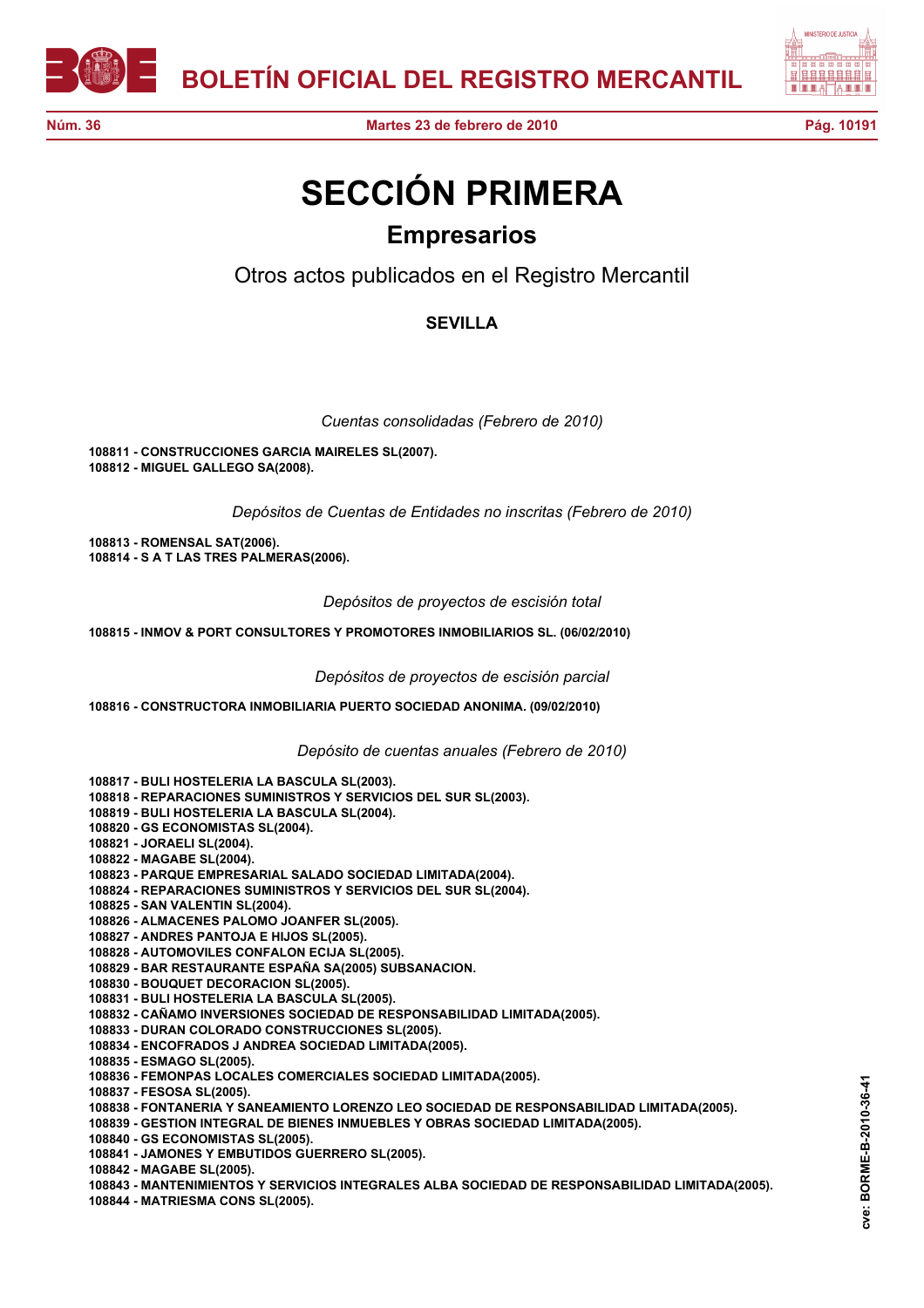



**108845 - MERCADOS CENTRALES DE ABASTECIMIENTO DE SEVILLA SA(2005). 108846 - PESCADOS RAFI SOCIEDAD LIMITADA(2005). 108847 - PESCADOS Y MARISCOS LEOCADIA SL(2005). 108848 - PROMOCIONES BUPE SL(2005). 108849 - PROMOCIONES RIOFRIO JULIA SL(2005). 108850 - REPARACIONES SUMINISTROS Y SERVICIOS DEL SUR SL(2005). 108851 - SAN VALENTIN SL(2005). 108852 - SEVYCO CONTROL Y ASISTENCIA SL(2005). 108853 - TECNICA INSTALACIONES MODULARES SL(2005). 108854 - VENTURA OLIVES SA(2005). 108855 - VIVIENDA TUTELADA DE GALGANI SOCIEDAD DE RESPONSABILIDAD LIMITADA(2005). 108856 - A. P. I. SIGLO XXI SL(2006). 108857 - ABOGADOS Y ECONOMISTAS AEDEPRO SOCIEDAD DE RESPONSABILIDAD LIMITADA LABORAL(2006). 108858 - ABREGO DEL SUROESTE SL(2006). 108859 - ACOMETIDAS E INSTALACIONES DE SEVILLA SL(2006). 108860 - ACROPOLIS GABINETE INMOBILIARIO SOCIEDAD LIMITADA(2006). 108861 - ACUARELA FOTO Y VIDEO SL(2006). 108862 - AGENCIA CDC 22 SL(2006). 108863 - AGENCIA DE SEGUROS PATRICIA HERRERA SOCIEDAD LIMITADA(2006). 108864 - AGR INSTALACIONES Y REFORMAS SL(2006). 108865 - AGRICOLA EL CABALLERO SL(2006). 108866 - AGRICOLA RITA SOCIEDAD LIMITADA(2006). 108867 - ALBAÑILERIA Y CONSTRUCCIONES ALBAIDA SL(2006). 108868 - ALCANTARILLADO XABIER SL(2006). 108869 - ALCANTARILLADOS LIANCAR SL(2006). 108870 - ALFEIZAR RESTAURACIONES ANDALUZAS SOCIEDAD LIMITADA(2006). 108871 - ALGABA Y GESTION ALGAGES SL(2006). 108872 - ALISAMA DISTRIBUCIONES HOSTELERAS SL(2006). 108873 - ALJARAFE CHILDREN PARK SL(2006). 108874 - ALPEMOVA SL(2006). 108875 - ALUMINIOS MORALEON I, SOCIEDAD LIMITADA(2006). 108876 - ANA BAEZA DECORACION DE INTERIORES SL(2006). 108877 - ANDALCOR 4 SOCIEDAD LIMITADA(2006). 108878 - ANDALUCIA MARKETING DIRECTO SL(2006). 108879 - ANDALUZA DE HIERROS Y FERRALLA HNOS SL(2006). 108880 - ANOCA QUIMICA SL(2006). 108881 - ARBOLEDA EDICIONES SL(2006). 108882 - ARDECRES SL(2006). 108883 - ARIZA KENNEDY SERVICES SL(2006). 108884 - ARQUITECTOS TECNICOS PALOMARES SL(2006). 108885 - ARROBAS DE BELLOTA SL(2006). 108886 - ARTESANIA FLAMENCA MACU SL(2006). 108887 - ASCUMBYR SL(2006). 108888 - ASESORAMIENTO LOCAL SL(2006). 108889 - ASESORAMIENTO Y GESTION SANFER SL(2006). 108890 - ASESORES INMOBILIARIOS AGUILAR SL(2006). 108891 - ASESORES 93 SL(2006). 108892 - ASISTENCIA TECNICA GESECO SL(2006). 108893 - ASTITRAN LOGISTICA Y DISTRIBUCION SOCIEDAD ANONIMA(2006). 108894 - AURORA GAVIÑO SOCIEDAD LIMITADA(2006). 108895 - AUTOMATICOS OCIOBAR SL(2006). 108896 - AUTOMOVILES CONFALON ECIJA SL(2006). 108897 - AUTOREPARACIONES MARTINEZ CENTER Y MOTOR SL(2006). 108898 - AUTOSERVICIO JAVERO SL(2006). 108899 - AZEBRE SL(2006). 108900 - BALAN SERVICIOS AGRICOLAS SL(2006). 108901 - BANDERAS ONCE SL(2006). 108902 - BELLFORM STETIC SL(2006). 108903 - BEN PER SL(2006). 108904 - BIT AND BYTES SERVICIO INTEGRAL DE EMPRESAS SRL(2006). 108905 - BLONDER DE PROYECTOS SOCIEDAD LIMITADA(2006). 108906 - BOPITER SL(2006). 108907 - BOUQUET DECORACION SL(2006). 108908 - BUENAVENTURA PRODUCCIONES SL(2006). 108909 - BUENPASO CELYS SOCIEDAD LIMITADA(2006). 108910 - BULI HOSTELERIA LA BASCULA SL(2006).**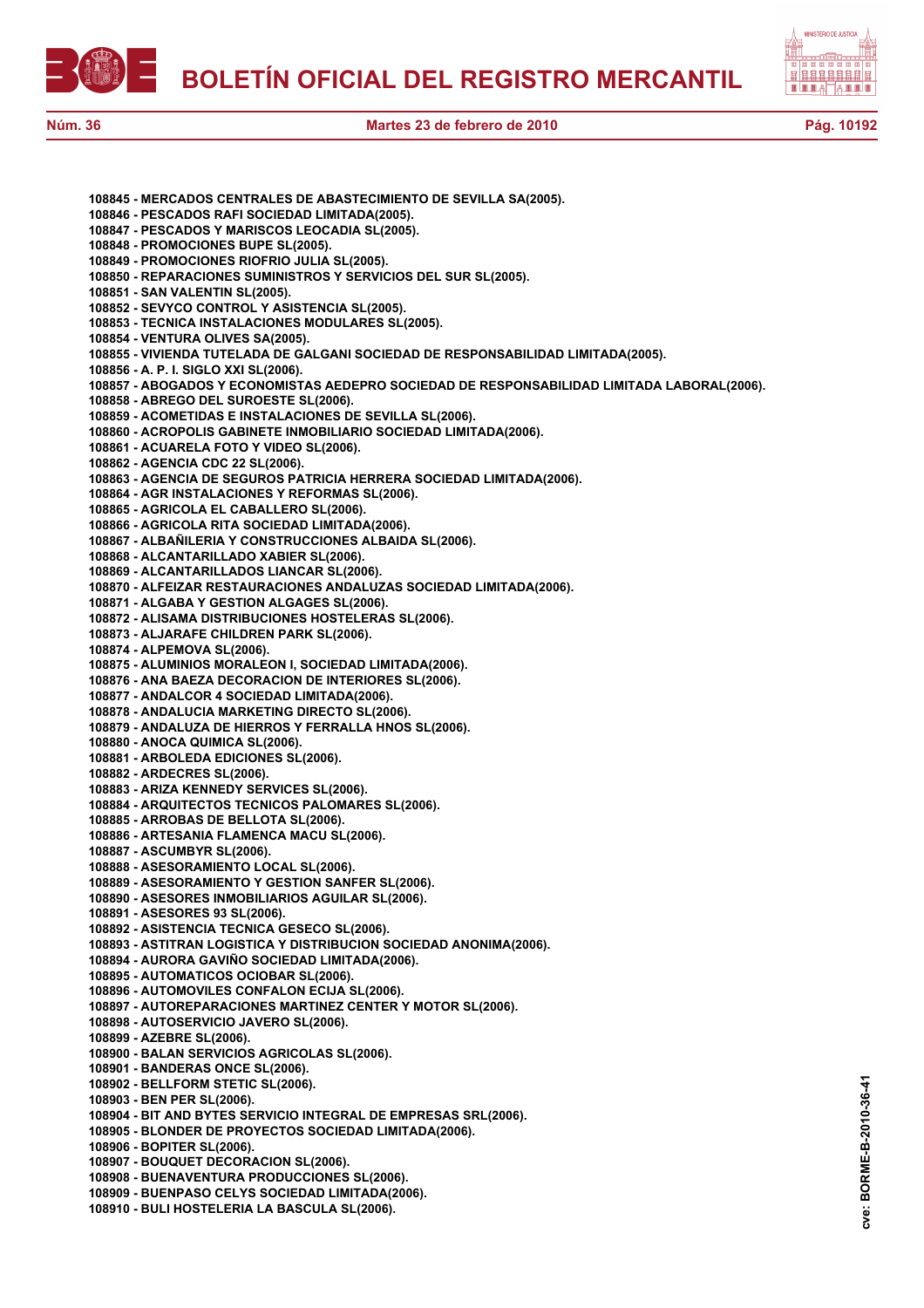



**108911 - C J APERTURAS TELEFONICAS SL(2006). 108912 - CABRERA MAQUINARIA ALQUILER DE OBRAS PUBLICAS SOCIEDAD LIMITADA(2006). 108913 - CAFETERIA BAR OSARIO SL(2006). 108914 - CAFETERIA SANTA ISABEL SOCIEDAD LIMITADA(2006). 108915 - CAMPOUGIA SL(2006). 108916 - CAPITAL URBANO SL(2006). 108917 - CAPRINO OVINO ARUNCI SL(2006). 108918 - CARDONACTIVA SOCIEDAD LIMITADA(2006). 108919 - CARPE DIEM TELECOMUNICACION SOCIEDAD LIMITADA(2006). 108920 - CARPINTERIA BORMUJOS SL(2006). 108921 - CARPINTERIA FERNANDO ROSAS SL(2006). 108922 - CARPINTERIA METALICA Y ALUMINIO HERMANOS HORMIGO GONZALEZ SLL(2006). 108923 - CAÑAMO INVERSIONES SOCIEDAD DE RESPONSABILIDAD LIMITADA(2006). 108924 - CENTRO GRAFICO ISBILIA SL(2006). 108925 - CENTRO MEDICO AN PE SL(2006). 108926 - CENTRO VETERINARIO SAN GERMAN SL(2006). 108927 - CENTROUTRERA SL(2006). 108928 - CERAMYCOCINA SL(2006). 108929 - CEREALES NTRA SRA DEL ROCIO SL(2006). 108930 - CESAR CACERES SL(2006). 108931 - CHAPAMI SOCIEDAD LIMITADA(2006). 108932 - CHEM UNION S XXI SL(2006). 108933 - CHOBANI Y EN NAZEH SL(2006). 108934 - CINEGETICA DEL ODIEL SL(2006). 108935 - CISLAR PROMOCIONES INMOBILIARIAS SL(2006). 108936 - CLINICAS PERFECT SL(2006). 108937 - COLCHONES TALOHI SL(2006). 108938 - COLCHONES Y COCINAS PALMA DEL RIO SL(2006). 108939 - COMIDA Y MUSICA SL(2006). 108940 - COMPAÑIA EUROPEA DE MONTADITOS SL(2006). 108941 - CONECTIVIDAD LADRON DE GUEVARA SOCIEDAD LIMITADA(2006). 108942 - CONFECCIONES ANTONIA Y DORI MACIAS GONZALEZ SLL(2006). 108943 - CONQUERO GOLF SL(2006). 108944 - CONSTRALGARR SL(2006). 108945 - CONSTRUCCIONES COFEMOR SL(2006). 108946 - CONSTRUCCIONES CRUZ DE ALCALA SL(2006). 108947 - CONSTRUCCIONES DE CASITAS SL(2006). 108948 - CONSTRUCCIONES DELATEX SL(2006). 108949 - CONSTRUCCIONES DIAZ PARRALES SL(2006). 108950 - CONSTRUCCIONES FRANCISCO BECERRIL CARDELLAT SOCIEDAD LIMITADA(2006). 108951 - CONSTRUCCIONES GARCIA MAIRELES SL(2006). 108952 - CONSTRUCCIONES IREMATESA SL(2006). 108953 - CONSTRUCCIONES MACHUCA E HIJO SOCIEDAD LIMITADA(2006). 108954 - CONSTRUCCIONES MALCOBA SL(2006). 108955 - CONSTRUCCIONES SEVILLANAS DE EDIFICIOS Y OBRAS SL(2006). 108956 - CONTRATAS MARQUEZ SL(2006). 108957 - CONTRATAS SAN PABLO SL(2006). 108958 - CONVENTO REAL SL(2006). 108959 - CORPORACION MEDICO SANITARIA EUROPEA SL(2006). 108960 - COVERTEL COMUNICACIONES SOCIEDAD LIMITADA(2006). 108961 - CREACION Y MANTENIMIENTO DE JARDINES GARDENIA SL(2006). 108962 - CRISTALERIA MONTEQUINTO SL(2006). 108963 - CUEVAS DE ISIDRO SL EN LIQUIDACION(2006). 108964 - CUMON CAR SOCIEDAD LIMITADA(2006). 108965 - DCP NATURALEC SOCIEDAD DE RESPONSABILIDAD LIMITADA(2006). 108966 - DENTALPASCA SL(2006). 108967 - DIGIL-BEAUTE SL(2006). 108968 - DIRECTO MOVIL 2002 SL(2006). 108969 - DISQUIVIR SL(2006). 108970 - DISTRIALCALA SOCIEDAD LIMITADA(2006). 108971 - DONJAL SL(2006). 108972 - DROMOS GESCON SOCIEDAD DE RESPONSABILIDAD LIMITADA(2006). 108973 - DURAN COLORADO CONSTRUCCIONES SL(2006). 108974 - EDICIONES JUAN LUQUE SL(2006). 108975 - EDITRALIA SL(2006).**

**108976 - EL CARMEN DE PUEBLA SL(2006).**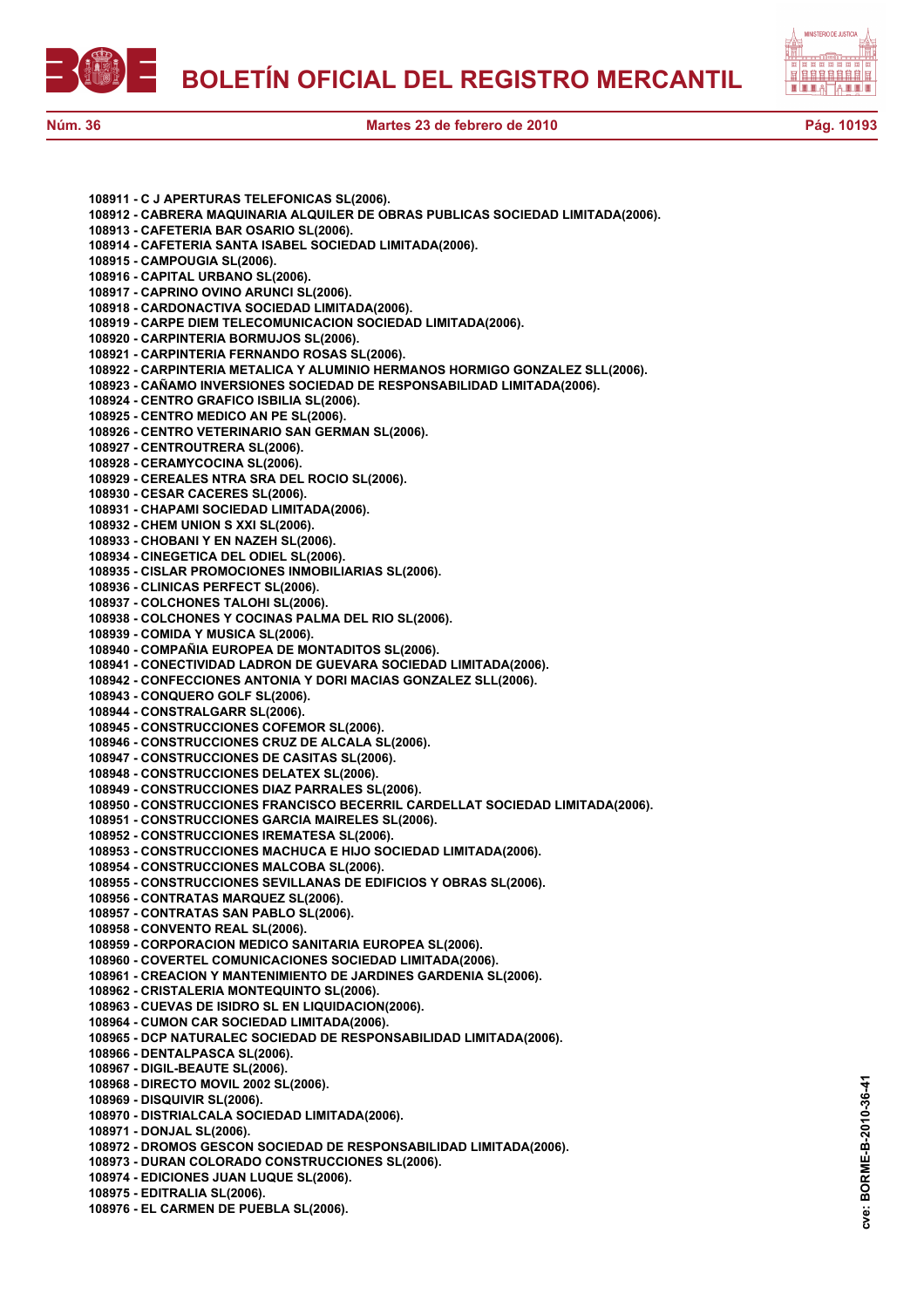



**108977 - EL PALADAR DEL SUR SL(2006). 108978 - EL REY DE LOS MUEBLES DEL SUR SL(2006). 108979 - ELEMENTOS KONFORTABLES KONTEMPORANEOS SL(2006). 108980 - EMPRESA SEVILLANA DE LIMPIEZAS MEDIOAMBIENTALES SL(2006). 108981 - ENCOFRADOS J ANDREA SOCIEDAD LIMITADA(2006). 108982 - ENVIRONMETAL QUALITY SLL(2006). 108983 - ESMAGO SL(2006). 108984 - ESTRUCTURAS INMOBILIARIAS LOS ALCORES SL(2006). 108985 - ESTRUCTURAS SEVILLA EUVAN SLL(2006). 108986 - ESTUCOS DOLORES GUERRERO SOCIEDAD DE RESPONSABILIDAD LIMITADA LABORAL(2006). 108987 - ESTUDIO LOS PRINCIPES R & E SRL(2006). 108988 - EXCAVACIONES Y ATERRAZADOS SOCIEDAD LIMITADA(2006). 108989 - EXEVIECA SLL(2006). 108990 - EXITO COMUNICACIONES SL(2006). 108991 - EXPERT OLIVARES SL(2006). 108992 - EXPLOTACION ANDALUZA DE CAFETERIAS SL(2006). 108993 - EXPLOTACION EL TORUÑO SL(2006). 108994 - EXPLOTACIONES FRUCOSUR SOCIEDAD LIMITADA(2006). 108995 - F LINDES SL(2006). 108996 - FALUCA DEL SUR SOCIEDAD LIMITADA(2006). 108997 - FEMONPAS LOCALES COMERCIALES SOCIEDAD LIMITADA(2006). 108998 - FESOSA SL(2006). 108999 - FINCA PIZARRO SL(2006). 109000 - FONTANERIA Y SANEAMIENTO LORENZO LEO SOCIEDAD DE RESPONSABILIDAD LIMITADA(2006). 109001 - FORJALUX JOSE ANTONIO RUIZ HERNANDEZ SL(2006). 109002 - FRANCISCO CONTRERA ROMERO SL(2006). 109003 - FRANCISCO GUERRERO GUILLEN SOCIEDAD LIMITADA(2006). 109004 - FRENOS CELVI SL(2006). 109005 - FRIDE MORON SOCIEDAD LIMITADA(2006). 109006 - FRIGORIFICOS MORON SRL(2006). 109007 - FRUTAS Y HORTALIZAS SANTANA SL(2006). 109008 - FUNERARIA VIRGEN DE LA ESTRELLA SL(2006). 109009 - GARCIA PELAYO NAVARRO SISTEMAS INMOBILIARIOS BETIS 34 SL(2006). 109010 - GC GRUPO CAMF SOCIEDAD LIMITADA(2006). 109011 - GESCONSULTING GESTION HIPOTECARIA SL(2006). 109012 - GESTION DE FINCAS TREVI SL(2006). 109013 - GESTION FINANCIERA PILAR 2000 SL(2006). 109014 - GESTION INTEGRAL DE BIENES INMUEBLES Y OBRAS SOCIEDAD LIMITADA(2006). 109015 - GESTION Y PROMOCION INMOBILIARIA PROPIEDADES DEL SUR SL(2006). 109016 - GESTION Y PROMOCION NUESTRA SEÑORA DE GUADALUPE SOCIEDAD LIMITADA(2006). 109017 - GIRALCOM SL(2006). 109018 - GOLES Y TORNEO SL(2006). 109019 - GOMYVER INTERIOR Y REFORMAS SL(2006). 109020 - GONZAMOR ASESORAMIENTO Y GESTION SL(2006). 109021 - GRECOMAR VIAJES SL(2006). 109022 - GREEN JEREZ SL(2006). 109023 - GRUPO BELTRAN Y CUETO SL(2006). 109024 - GRUPO DE EMPRESAS ALIB PROYECTOS SOL SL(2006). 109025 - GRUYGAN SL(2006). 109026 - GS ECONOMISTAS SL(2006). 109027 - GSP COMUNICACION SLL(2006). 109028 - GUACAFER SL(2006). 109029 - GUZZAR EASYMEDIA SL(2006). 109030 - HACIENDA SAN CARLOS SL(2006). 109031 - HACIENDA TORRUX SL(2006). 109032 - HERMANOS FERNANDEZ RIVERA SA(2006). 109033 - HERMANOS FERNANDEZ RODRIGUEZ E HIJO SL(2006). 109034 - HERRERA Y PEREZ SERVIEXPRESS SL(2006). 109035 - HIJAS DE SEGURA Y OSBORNE SL(2006). 109036 - HIJOS DE FELIX TRANSPORTES Y EXCAVACIONES SL(2006). 109037 - HIJRAH PERDANA SL SUCURSAL EN ESPAÑA(2006). 109038 - HISPALIS HOGAR SL(2006). 109039 - HISPARFA 2000 SOCIEDAD LIMITADA(2006). 109040 - HNOS. PARQUE DE PEDRERA SL(2006). 109041 - HORNO FLOMUZ SL(2006). 109042 - HORNO JAUREGUI SL(2006).**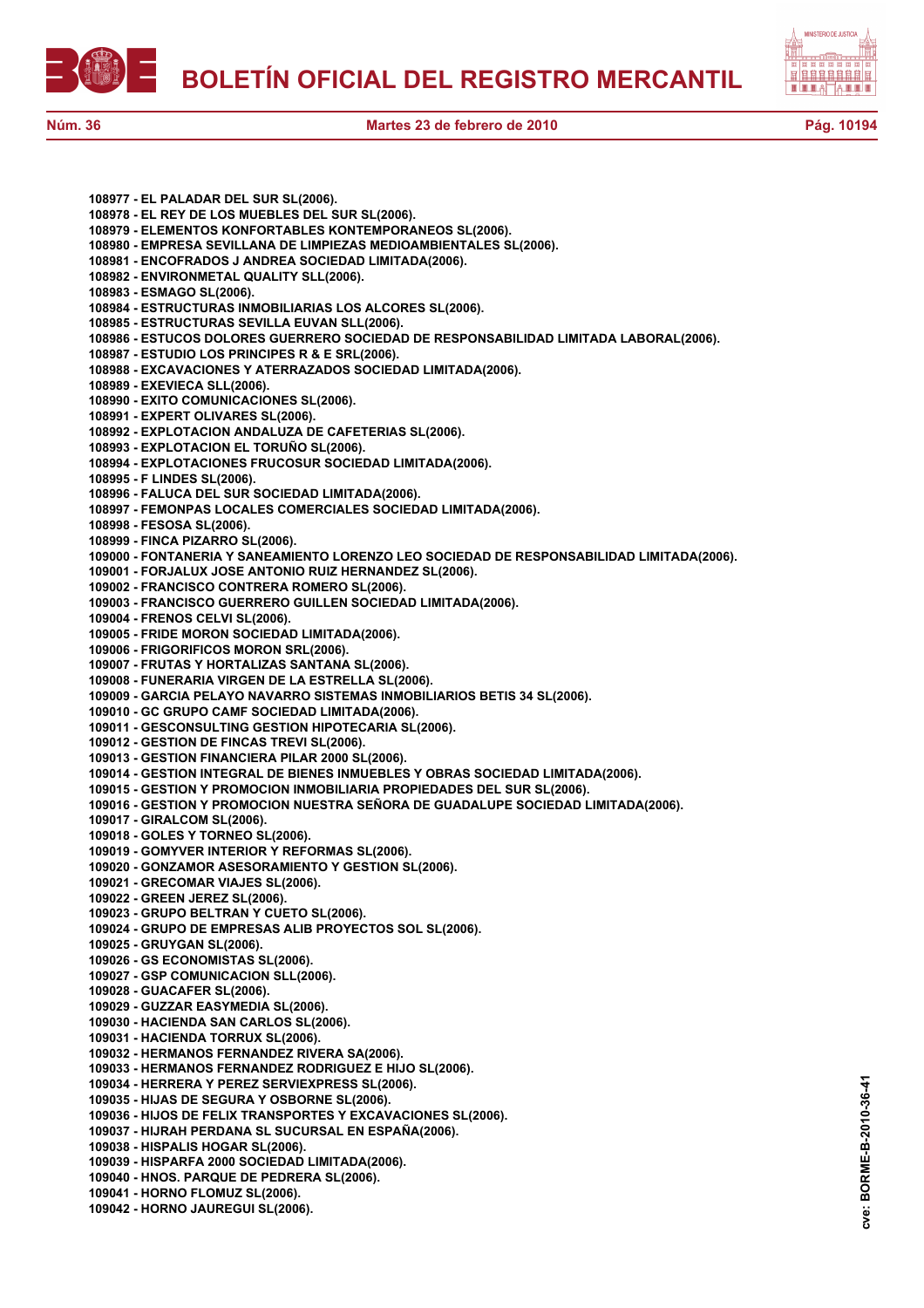



| 109043 - HORNO VIRGEN DEL ROCIO SL EN LIQUIDACION(2006).                                                   |
|------------------------------------------------------------------------------------------------------------|
| 109044 - HOSTELERIA DE CONIL SL(2006).                                                                     |
| 109045 - HOSTELERIA GUADAIRA SL(2006).                                                                     |
| 109046 - HOSTELERIA TORREBLANCA GORDILLO E HIJOS SOCIEDAD LIMITADA(2006).                                  |
| 109047 - HOTEL RUFINO SL(2006).                                                                            |
| 109048 - IINMOBILIARIA PROTTERS SOCIEDAD LIMITADA(2006).                                                   |
| 109049 - ILUEVY SL(2006).                                                                                  |
| 109050 - IMARAFRES TRANSPORTES SL(2006).                                                                   |
| 109051 - IMPRESIONES H FRAN SL(2006).                                                                      |
| 109052 - INFORMATICA IMAGEN Y SONIDO SL(2006).                                                             |
| 109053 - INMOSOL ANDALUSI SL(2006).                                                                        |
| 109054 - INSTALACIONES ELICHE G II, SOCIEDAD LIMITADA(2006).                                               |
| 109055 - INSTALACIONES TELEFONICAS NAZARENAS SL(2006).                                                     |
| 109056 - INSTITUTO HISPALENSE DE CIRUGIA GENERAL Y LAPAROSCOPICA AVANZADA SL(2006).                        |
| 109057 - INVERSIONES MAICAR SL(2006).                                                                      |
| 109058 - INVERSIONES NUGUER SL(2006).                                                                      |
| 109059 - INVERSIONES VIJA SL(2006).                                                                        |
| 109060 - J. Y A. ROLSAN CONSTRUCTORES SL(2006).                                                            |
| 109061 - JAMONES Y EMBUTIDOS GUERRERO SL(2006).                                                            |
| 109062 - JAVIERTEL COMUNICACIONES Y SERVICIOS SOCIEDAD LIMITADA(2006).                                     |
| 109063 - JICOR MAQUINARIAS SL(2006).                                                                       |
| 109064 - JOPK2 SL(2006).                                                                                   |
| 109065 - JORAELI SL(2006).                                                                                 |
| 109066 - JORALFER SLL(2006).                                                                               |
| 109067 - JOSE FRANCISCO SANCHEZ SL(2006).                                                                  |
| 109068 - JOSE MANUEL ROYO SOCIEDAD LIMITADA(2006).                                                         |
| 109069 - JOSE MUÑOZ E HIJOS SL(2006).                                                                      |
| 109070 - JUAN MENDEZ MACARRO SL(2006).                                                                     |
| 109071 - JURADO MOTOR AUTOMOVILES SOCIEDAD LIMITADA(2006).<br>109072 - LA DOCTRINA SOCIEDAD ANONIMA(2006). |
| 109073 - LABORATORIOS PILAS SL(2006).                                                                      |
| 109074 - LESEA CONSTRUCCIONES SLL(2006).                                                                   |
| 109075 - LINCE INFOGESTION SL(2006).                                                                       |
| 109076 - LUQUESPORT SOCIEDAD LIMITADA(2006).                                                               |
| 109077 - LOCARTIS ASESORES INTERNACIONALES SL(2006).                                                       |
| 109078 - LOGISTICA Y TRANSPORTES SANCHEZ TOLEDO SL(2006).                                                  |
| 109079 - LORA KORKI SL(2006).                                                                              |
| 109080 - LUIS CARLOS ALONSO SOCIEDAD LIMITADA(2006).                                                       |
| 109081 - LUMIPER ASESORES INMOBILIARIOS SL(2006).                                                          |
| 109082 - LUROGA CONSTRUCCIONES EN ACEROS INOXIDABLES SL(2006).                                             |
| 109083 - LYONELL HAIRDESING SOCIEDAD LIMITADA(2006).                                                       |
| 109084 - MADU PUBLICIDAD SL(2006).                                                                         |
| 109085 - MAGABE SL(2006).                                                                                  |
| 109086 - MALHINOX SL(2006).                                                                                |
| 109087 - MANCAR INVERSIONES SOCIEDAD LIMITADA(2006).                                                       |
| 109088 - MANJARON Y ARAGON S.L.(2006).                                                                     |
| 109089 - MANUEL GRACIA Y MISA SL(2006).                                                                    |
| 109090 - MARISCAL BENITEZ SL(2006).                                                                        |
| 109091 - MARMOLES SAN LAZARO SOCIEDAD LIMITADA(2006).                                                      |
| 109092 - MATELQUIVIR SL(2006).                                                                             |
| 109093 - MATERIALES DE CONSTRUCCION FELMA SOCIEDAD LIMITADA(2006).                                         |
| 109094 - MATES BOSCH SL(2006).                                                                             |
| 109095 - MATRIESMA CONS SL(2006).                                                                          |
| 109096 - MAUBARRO SL(2006).                                                                                |
| 109097 - MECANIZADOS R. LOPEZ E HIJOS SL(2006).                                                            |
| 109098 - MEDIA ART SOLUTION SL(2006).                                                                      |
| 109099 - MEDINA EXPORT SL(2006).                                                                           |
| 109100 - MERCADOS CENTRALES DE ABASTECIMIENTO DE SEVILLA SA(2006).                                         |
| 109101 - MONGE SALGUERO SL(2006).                                                                          |
| 109102 - MONI IMPORT EXPORT SL(2006).                                                                      |
| 109103 - MONTAJES RADI SL(2006).                                                                           |
| 109104 - MONTAJES Y SERVICIOS KAURI SOCIEDAD LIMITADA(2006).                                               |
| 109105 - MV EXPANSION ANDALUCIA SL(2006).                                                                  |
| 109106 - NARANFRES SL(2006).                                                                               |
| 109107 - NAYFRES ASESORES SL(2006).                                                                        |
| 109108 - NAYFRES PROMOCIONES SL(2006).                                                                     |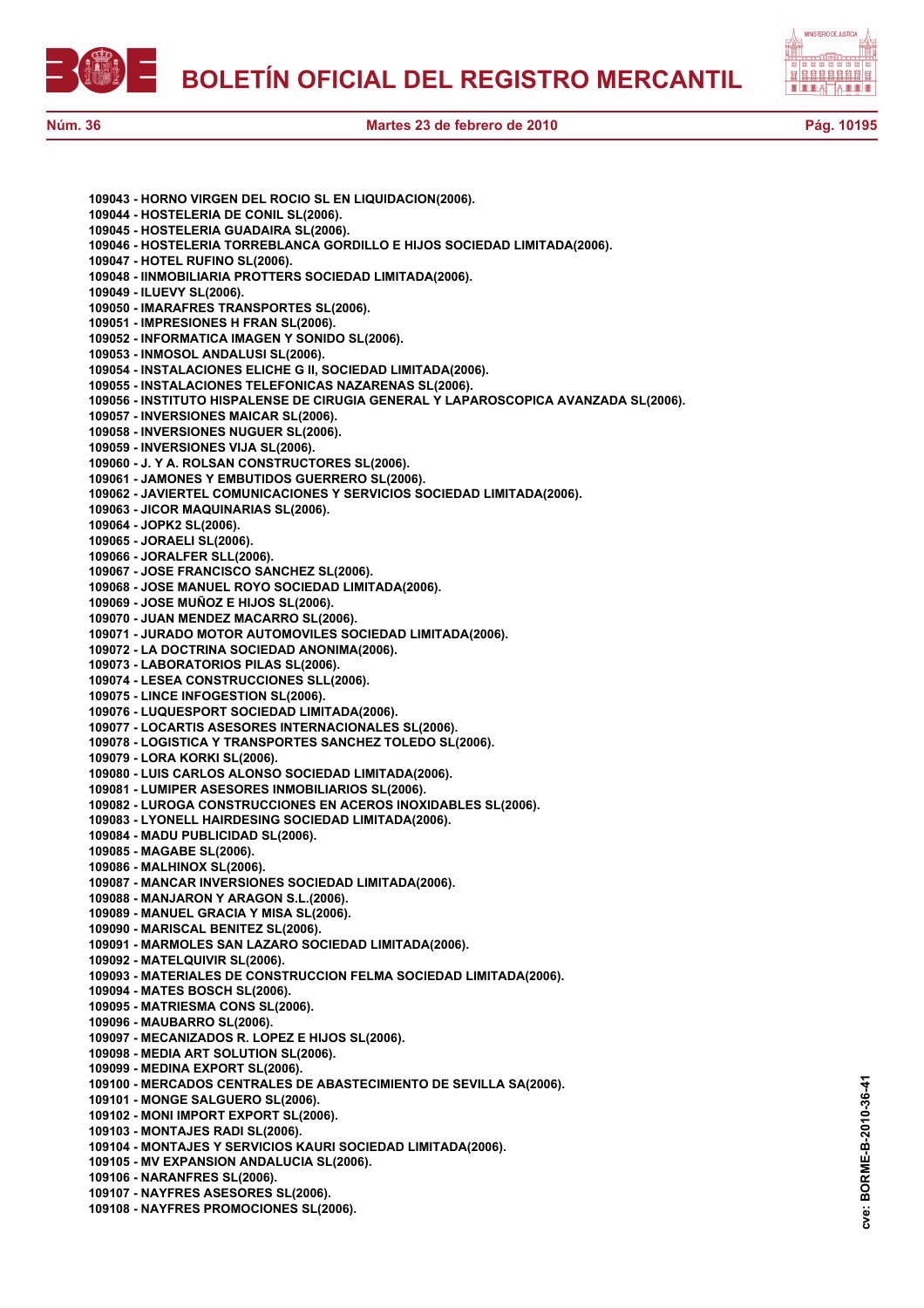



**109109 - NEDAL COMITEC SOCIEDAD DE RESPONSABILIDAD LIMITADA(2006). 109110 - NUEVAS TECNICAS DE COMPOSITES SL(2006). 109111 - NUÑEZ GAMERO BUZON SL(2006). 109112 - OAZIZ SL(2006). 109113 - OBRADOR DE PANADERIA LILI SL(2006). 109114 - OCEAN DESTINY CHARTER SL(2006). 109115 - OFFIQUICK 2000 SL(2006). 109116 - OFICINAS DE SEVILLA SOCIEDAD LIMITADA(2006). 109117 - OKEK INMOBILIARIA SOCIEDAD ANONIMA(2006). 109118 - ORALE PUES SL(2006). 109119 - ORCAM RESTAURACION SOCIEDAD DE RESPONSABILIDAD LIMITADA(2006). 109120 - ORQUESTA ELEGIDOS SL(2006). 109121 - PA BURSANA HOLDING SL(2006). 109122 - PALLIDE SERVICIOS INFORMATICOS SL EN LIQUIDACION(2006). 109123 - PALMARAYA SOCIEDAD LIMITADA(2006). 109124 - PALOMAS MIGUEL HERNANDEZ HERNANDEZ SL(2006). 109125 - PANADERIA EL CAPITAN SLL(2006). 109126 - PANIFICADORA ANTONIO MIRANDA E HIJOS SL(2006). 109127 - PANIFICADORA SANTA BARBARA SL(2006). 109128 - PANLIRIA SL(2006). 109129 - PAPELERA SEVILLANA SL(2006). 109130 - PAPELERIAS HERMANOS CARO SL(2006). 109131 - PATATAS FRITAS SANDRA SL(2006). 109132 - PATRIMONIAL ARQUITECTURA HOSPITALARIA SL(2006). 109133 - PAVIMENTOS Y CONTRATAS 2010 SL(2006). 109134 - PECRISUR, PERSIANAS, PERFILES Y LACADOS SL(2006). 109135 - PENTAXATI SOCIEDAD LIMITADA(2006). 109136 - PERSIANAS Y CRISTALERIAS JACOBO SL(2006). 109137 - PERSOL SL(2006). 109138 - PESCADOS HERMANOS ARIAS SL(2006). 109139 - PESCADOS RAFI SOCIEDAD LIMITADA(2006). 109140 - PESCADOS Y MARISCOS LEOCADIA SL(2006). 109141 - PINTURAS CURSAN SL(2006). 109142 - PISCINAS HERMANOS RUIZ SL(2006). 109143 - PJM INVERSIONES Y PROYECTOS INMOBILIARIOS DE MORON SOCIEDAD LIMITADA(2006). 109144 - PLANETA VERDE SL(2006). 109145 - PLAYAS DE GUADALMINA SA(2006). 109146 - PLAZA DE LA SERRANA SL(2006). 109147 - PLUSMED SL(2006). 109148 - POLO ANTUNEZ TRANSPORTES SL(2006). 109149 - POSTESCOLUMNAS SL(2006). 109150 - PRECOCINADOS ALVAREZ BONILLA SL(2006). 109151 - PROMOCIONES BUPE SL(2006). 109152 - PROMOCIONES CORAMONTE SL(2006). 109153 - PROMOCIONES DE VIVIENDAS DE DISEÑOS ARQUITECTONICOS SL(2006). 109154 - PROMOCIONES FULGONZA SOCIEDAD LIMITADA(2006). 109155 - PROMOCIONES LAS CUATRO TORRES DE PILAS SL(2006). 109156 - PROMOCIONES RIOFRIO JULIA SL(2006). 109157 - PROMOCIONES RUSTICAS Y URBANAS SA(2006). 109158 - PROMOGREEN PROMOCIONES INMOBILIARIAS SOCIEDAD LIMITADA(2006). 109159 - PROMOKAR INMUEBLES SL(2006). 109160 - PROMOLIVA SA(2006). 109161 - PROVEEDORA DE ALUMINIO JEREZ SOCIEDAD ANONIMA(2006). 109162 - PROYECTOS Y NUEVAS TECNICAS DE LA CONSTRUCCION SL(2006). 109163 - PUBLIMAGEN ROTULACION SOCIEDAD DE RESPONSABILIDAD LIMITADA LABORAL(2006). 109164 - PUERTAS ORIPO SL(2006). 109165 - PUERTAS SALGUERO SL(2006). 109166 - PUERTO DE INDIAS SERVICIOS SL(2006). 109167 - RABANAL CATERING SL(2006). 109168 - RAIRO SL(2006). 109169 - RECREATIVOS CASADOS SL(2006). 109170 - RECREATIVOS NAVIO SOCIEDAD LIMITADA(2006). 109171 - REFRIGERACION ARTURO SL(2006). 109172 - REGACOM RO SLL(2006). 109173 - REMOAN SL(2006). 109174 - RENTA MARTERRA SOCIEDAD LIMITADA(2006) SUBSANACION.**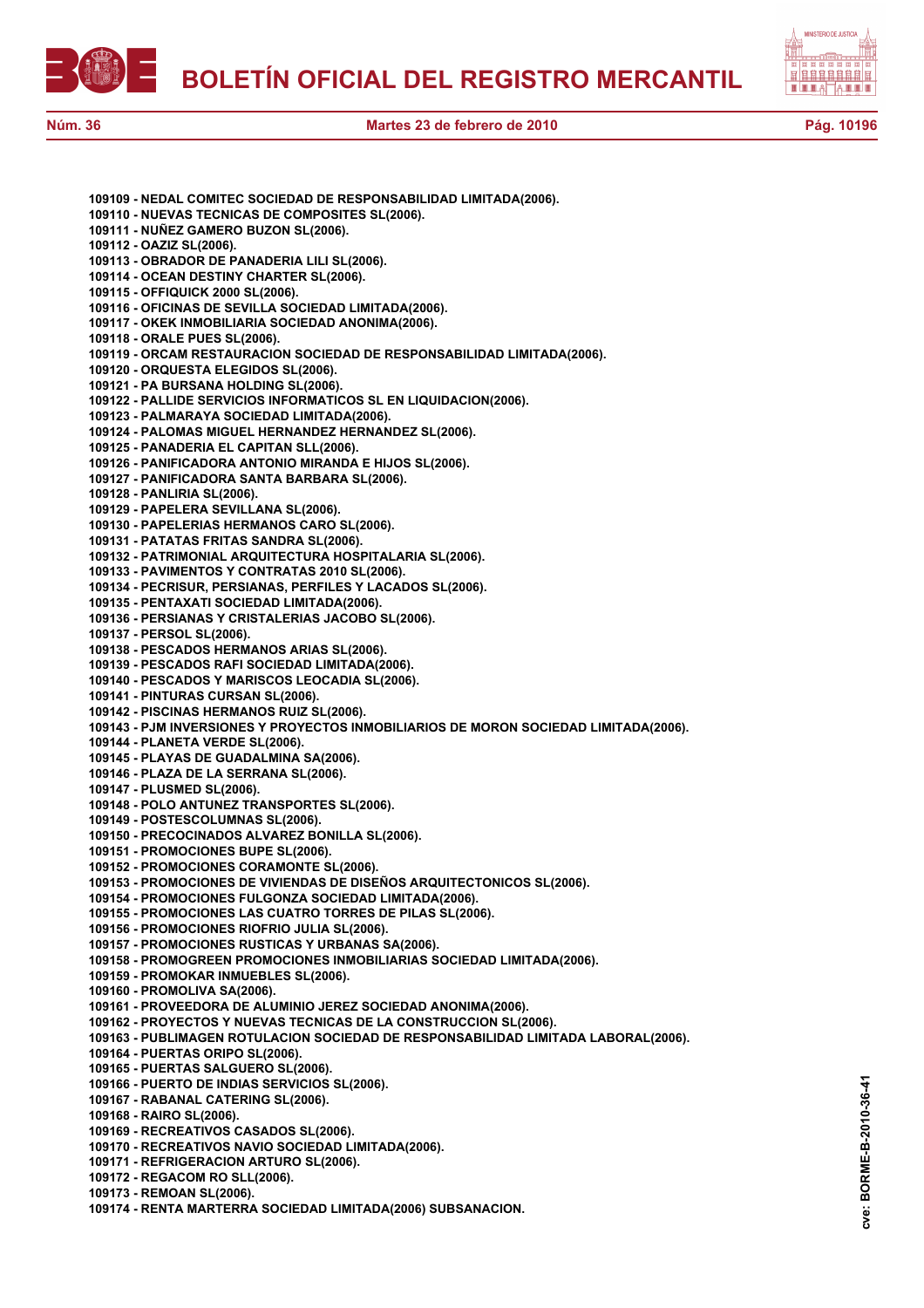



**109175 - REPARACIONES SUMINISTROS Y SERVICIOS DEL SUR SL(2006). 109176 - RESIDENCIAL SANTA ISABEL AZNALCAZAR SOCIEDAD LIMITADA(2006). 109177 - REST BAÑ OTERINO SOCIEDAD DE RESPONSABILIDAD LIMITADA(2006). 109178 - RIMAH DECORACION ARTESANA SL(2006). 109179 - ROCIO DE ALBA SLL(2006). 109180 - ROMACASAUTO SOCIEDAD LIMITADA(2006). 109181 - RUBEN DOMINGUEZ SL(2006). 109182 - RUIZ-CANELA E HIJOS SL(2006). 109183 - ÑU Y SEÑORIO SOCIEDAD LIMITADA(2006). 109184 - SABANITA E HIJOS SL(2006). 109185 - SAFELRO SOCIEDAD LIMITADA(2006). 109186 - SAN VALENTIN SL(2006). 109187 - SANCHEXPOGAR SL(2006). 109188 - SANTA 14 SL(2006). 109189 - SATEMBOR SL(2006). 109190 - SEADA SOLUCIONES INMOBILIARIAS SOCIEDAD LIMITADA(2006). 109191 - SEGURESTE SOCIEDAD LIMITADA(2006). 109192 - SELECCION PORCINA AGRICOLA GANADERA SL(2006). 109193 - SERCCAF SERVICIOS CONCERTADOS DE CAFETERIAS SL EN LIQUIDACION(2006). 109194 - SERELIM 92 SL(2006). 109195 - SERVICIO DE ASISTENCIA TECNICA ALJARAFE SL(2006). 109196 - SERVICIOS A EMPRESAS DE SEGURIDAD PRIVADA ESVIFOR SL(2006). 109197 - SERVICIOS CONTABLES DE PILAS SL(2006). 109198 - SERVICIOS CORMEGON DE PILAS SL(2006). 109199 - SERVICIOS DE MANTENIMIENTO DESA SL(2006). 109200 - SERVICIOS INTEGRALES COMBINA DOS SL(2006). 109201 - SEVILLA SUPPLIERS SL(2006). 109202 - SEVILLANA DE ELABORACION SL(2006). 109203 - SEVINVESTMENT SL(2006). 109204 - SEVYCO CONTROL Y ASISTENCIA SL(2006). 109205 - SIERRAMARGA SL(2006). 109206 - SILICON COMPUTER INTERNACIONAL SOCIEDAD ANONIMA(2006). 109207 - SILVERFERIAS SL(2006). 109208 - SIRUELA Y TOSCANO SOCIEDAD LIMITADA(2006). 109209 - SLR SUCCION Y LIMPIEZA DE RESIDUOS SL(2006). 109210 - SOCIEDAD ANDALUZA DE TRANSFORMACION HIDRAULICA SL(2006). 109211 - SOCIEDAD MUNICIPAL DE DESARROLLO CORONILEÑO SL(2006). 109212 - SOLTYRE SL(2006). 109213 - SOLUCIONES EMPRESARIALES MYSVEL SL(2006). 109214 - SONANTA PRODUCCIONES SOCIEDAD DE RESPONSABILIDAD LIMITADA(2006). 109215 - SOUL DISC SOCIEDAD LIMITADA(2006). 109216 - STONELAND SEVILLA SL(2006). 109217 - SUAREZ COLORADO SL(2006). 109218 - SUAREZ PEÑALVER SL(2006). 109219 - SULIME DISEÑO DE SOLUCIONES SL(2006). 109220 - SUMINISTROS INDUSTRIALES FISUR SLL(2006). 109221 - TABITEC MAMPARAS Y CABINAS SL(2006). 109222 - TALADROS Y REGOLAS PEREZ JIMENEZ SL(2006). 109223 - TALLERES HERMANOS MARAVER SL(2006). 109224 - TALLERES MELGAR SL(2006). 109225 - TALLERES SILVESTRE SL(2006). 109226 - TALLERES ZITROS SL(2006). 109227 - TAPIZADOS CATALAN Y ORTIZ SL(2006). 109228 - TECNICA INSTALACIONES MODULARES SL(2006). 109229 - TECNIFRIO 2005 SOCIEDAD LIMITADA(2006). 109230 - TECNOLOGIA Y APLICACIONES INDUSTRIALES DE SEVILLA SOCIEDAD LIMITADA(2006). 109231 - TELECOMUNICACIONES ALJARAFE SL(2006). 109232 - THALEO SISTEMAS SOCIEDAD LIMITADA(2006). 109233 - THARSIS COMPUTER SL(2006). 109234 - THARSIS COMUNICACIONES SOCIEDAD DE RESPONSABILIDAD LIMITADA(2006). 109235 - TOLDOS Y TAPIZADOS SARMIENTO MATA SL(2006). 109236 - TOLEGON HOSTELERIA SL(2006). 109237 - TQMA SL(2006). 109238 - TRACOMER SL(2006). 109239 - TRAEXSA SALAMANCA SOCIEDAD ANONIMA(2006).**

**109240 - TRANS-ABAD SL(2006).**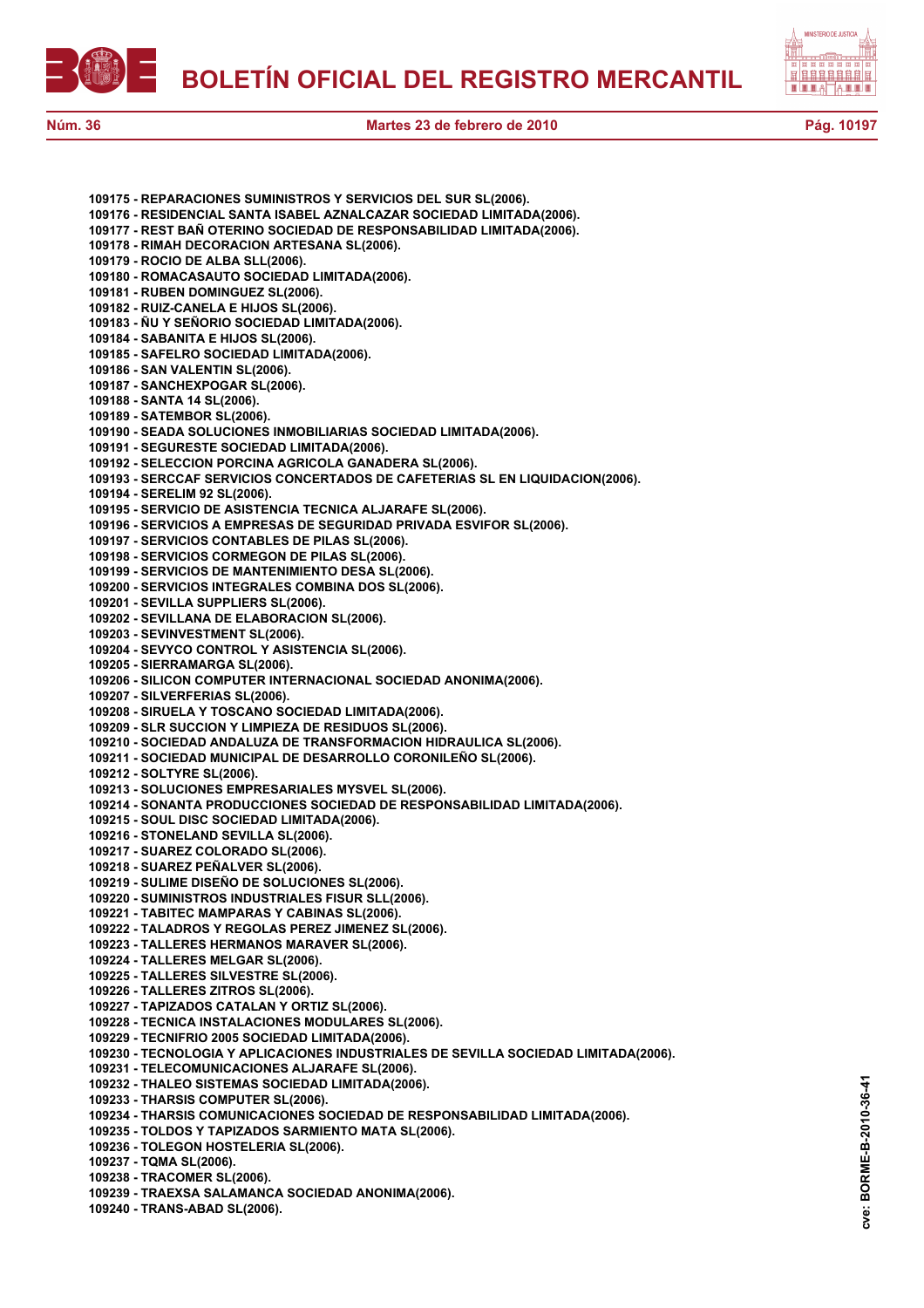



|  | 109241 - TRANSPORTES PALMA RUIZ SOCIEDAD DE RESPONSABILIDAD LIMITADA(2006).                 |
|--|---------------------------------------------------------------------------------------------|
|  | 109242 - TRANSPORTES Y CUBAS 2004 SL(2006).                                                 |
|  | 109243 - UNION COMPANY FOR AIR CONDITIONING SL EN LIQUIDACION(2006).                        |
|  | 109244 - UTREMARGO SOCIEDAD LIMITADA(2006).                                                 |
|  |                                                                                             |
|  | 109245 - UTREPAL ASESORES SL(2006).                                                         |
|  | 109246 - UTREWAL SOCIEDAD ANONIMA(2006).                                                    |
|  | 109247 - V O S INSTALACIONES ORTIZ SL(2006).                                                |
|  | 109248 - VALVERDE ACTIVOS SL(2006).                                                         |
|  | 109249 - VAPORES DEL GUADALQUIVIR SL(2006).                                                 |
|  | 109250 - VAZQUEZ GONZALEZ EXCAVACIONES SL(2006).                                            |
|  | 109251 - VENTURA OLIVES SA(2006).                                                           |
|  | 109252 - VEROG VADE SL(2006).                                                               |
|  | 109253 - VINOS DE CRIANZAS Y RESERVAS SL(2006).                                             |
|  |                                                                                             |
|  | 109254 - VIRMASUR SL(2006).                                                                 |
|  | 109255 - VIVEZ INFORMACION SOCIEDAD LIMITADA(2006).                                         |
|  | 109256 - VIVIENDA TUTELADA DE GALGANI SOCIEDAD DE RESPONSABILIDAD LIMITADA(2006).           |
|  | 109257 - XERICIENSE DE CONSTRUCCIONES Y EDIFICACIONES SOCIEDAD LIMITADA(2006).              |
|  | 109258 - XIMA ARQUITECTURA Y URBANISMO SOCIEDAD LIMITADA(2006).                             |
|  | 109259 - ZADY TRAVEL SL(2006).                                                              |
|  | 109260 - A. P. I. SIGLO XXI SL(2007).                                                       |
|  |                                                                                             |
|  | 109261 - ABAMEDIA PRODUCCIONES SL(2007).                                                    |
|  | 109262 - ABOGADOS Y ECONOMISTAS AEDEPRO SOCIEDAD DE RESPONSABILIDAD LIMITADA LABORAL(2007). |
|  | 109263 - ABREGO DEL SUROESTE SL(2007).                                                      |
|  | 109264 - ACADEMIA ERA SL(2007).                                                             |
|  | 109265 - ACUARELA FOTO Y VIDEO SL(2007).                                                    |
|  | 109266 - AGENCIA CDC 22 SL(2007).                                                           |
|  | 109267 - AGENCIA DE SEGUROS PATRICIA HERRERA SOCIEDAD LIMITADA(2007).                       |
|  |                                                                                             |
|  | 109268 - AGRICOLA EL CABALLERO SL(2007).                                                    |
|  | 109269 - AGRICOLA RITA SOCIEDAD LIMITADA(2007).                                             |
|  | 109270 - AGRICOLA Y GANADERA LA CAPITANA SA(2007).                                          |
|  | 109271 - ALBAÑILERIA Y CONSTRUCCIONES ALBAIDA SL(2007).                                     |
|  | 109272 - ALFEIZAR RESTAURACIONES ANDALUZAS SOCIEDAD LIMITADA(2007).                         |
|  | 109273 - ALGABA Y GESTION ALGAGES SL(2007).                                                 |
|  | 109274 - ALMACENES TERNERO SL(2007).                                                        |
|  |                                                                                             |
|  | 109275 - ALPEMOVA SL(2007).                                                                 |
|  | 109276 - ALUMINIOS MORALEON I, SOCIEDAD LIMITADA(2007).                                     |
|  | 109277 - AMPERSAND INICIATIVES SOCIEDAD LIMITADA(2007).                                     |
|  | 109278 - ANA BAEZA DECORACION DE INTERIORES SL(2007).                                       |
|  | 109279 - ANDALUZA DE HIERROS Y FERRALLA HNOS SL(2007).                                      |
|  | 109280 - ANDRES PANTOJA E HIJOS SL(2007).                                                   |
|  | 109281 - ARBOLEDA EDICIONES SL(2007).                                                       |
|  |                                                                                             |
|  | 109282 - ARIAS BORREGO SL(2007).                                                            |
|  | 109283 - ARIZA KENNEDY SERVICES SL(2007).                                                   |
|  | 109284 - ARROBAS DE BELLOTA SL(2007).                                                       |
|  | 109285 - ARTESANIA FLAMENCA MACU SL(2007).                                                  |
|  | 109286 - ASCUMBYR SL(2007).                                                                 |
|  | 109287 - ASESORAMIENTO LOCAL SL(2007).                                                      |
|  | 109288 - ASESORES 93 SL(2007).                                                              |
|  | 109289 - ASISTENCIA TECNICA GESECO SL(2007).                                                |
|  | 109290 - AURORA GAVIÑO SOCIEDAD LIMITADA(2007).                                             |
|  |                                                                                             |
|  | 109291 - AUTOMOVILES CONFALON ECIJA SL(2007).                                               |
|  | 109292 - AUTORECAMBIOS ALEJO SL(2007).                                                      |
|  | 109293 - AUTOREPARACIONES MARTINEZ CENTER Y MOTOR SL(2007).                                 |
|  | 109294 - AZEBRE SL(2007).                                                                   |
|  | 109295 - BEN PER SL(2007).                                                                  |
|  | 109296 - BOPITER SL(2007).                                                                  |
|  | 109297 - BOUQUET DECORACION SL(2007).                                                       |
|  |                                                                                             |
|  | 109298 - BUENAVENTURA PRODUCCIONES SL(2007).                                                |
|  | 109299 - BUENPASO CELYS SOCIEDAD LIMITADA(2007).                                            |
|  | 109300 - BULI HOSTELERIA LA BASCULA SL(2007).                                               |
|  | 109301 - CAFETERIA TRIANA TABLADA BAJA SL(2007).                                            |
|  | 109302 - CALRAFRA SL(2007).                                                                 |
|  | 109303 - CAMPOUGIA SL(2007).                                                                |
|  | 109304 - CARPE DIEM TELECOMUNICACION SOCIEDAD LIMITADA(2007).                               |
|  |                                                                                             |
|  | 109305 - CARPINTERIA BORMUJOS SL(2007).                                                     |

**109306 - CARPINTERIA FERNANDO ROSAS SL(2007).**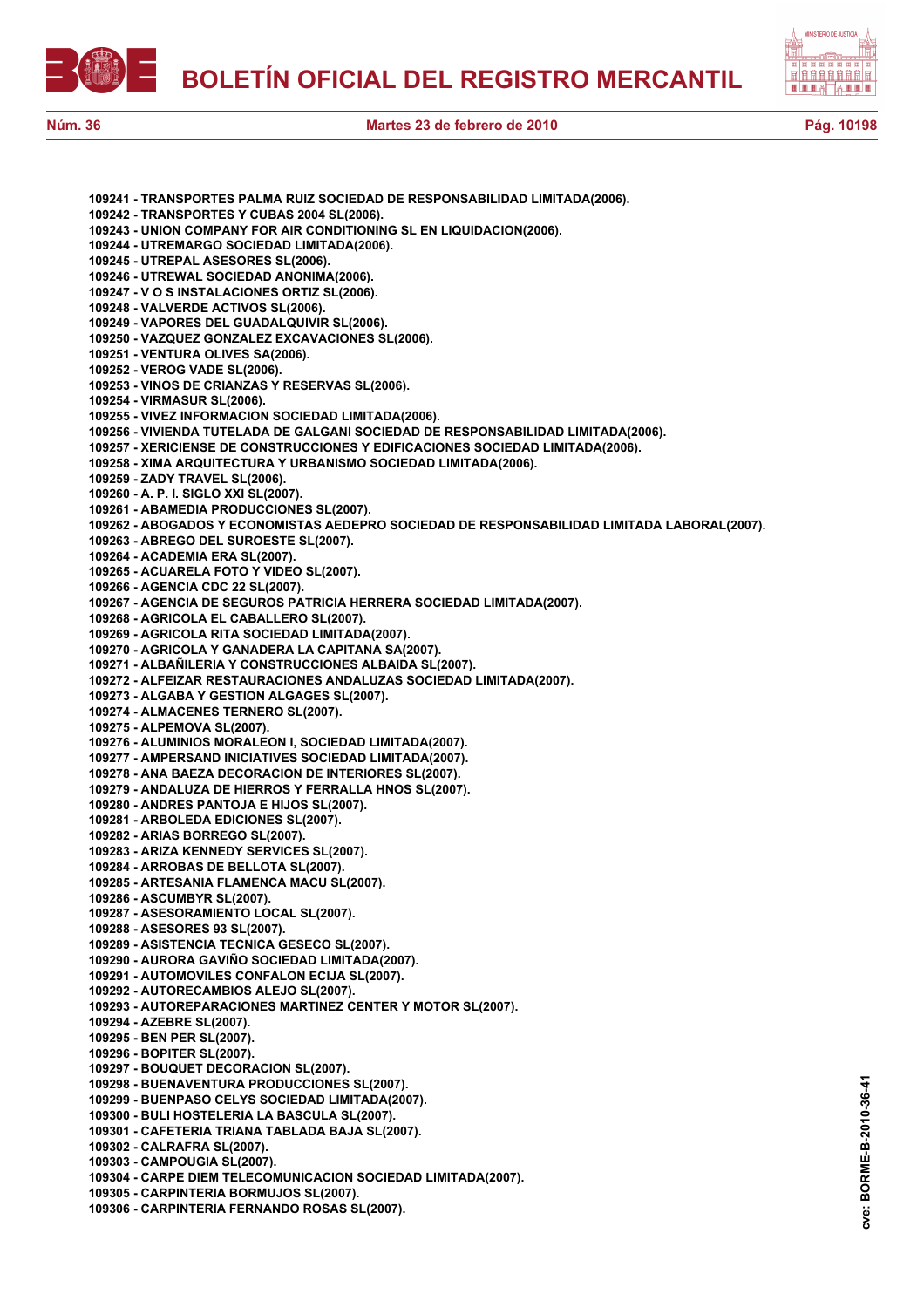



| 109307 - CAÑAMO INVERSIONES SOCIEDAD DE RESPONSABILIDAD LIMITADA(2007).                         |
|-------------------------------------------------------------------------------------------------|
| 109308 - CENTRO DE ARTE Y PRODUCCIONES TEATRALES SOCIEDAD LIMITADA(2007).                       |
| 109309 - CENTRO GRAFICO ISBILIA SL(2007).                                                       |
| 109310 - CERAMICA MONTALVAN SA(2007).                                                           |
| 109311 - CERAMYCOCINA SL(2007).                                                                 |
| 109312 - CEREALES NTRA SRA DEL ROCIO SL(2007).                                                  |
| 109313 - CHEM UNION S XXI SL(2007).                                                             |
| 109314 - CHOBANI Y EN NAZEH SL(2007).                                                           |
| 109315 - CISLAR PROMOCIONES INMOBILIARIAS SL(2007).                                             |
| 109316 - COLCHONES TALOHI SL(2007).                                                             |
| 109317 - COLCHONES Y COCINAS PALMA DEL RIO SL(2007).                                            |
| 109318 - COMERCIAL ANDALUZA DE BOMBAS Y AGITADORES SOCIEDAD LIMITADA(2007).                     |
| 109319 - COMERCIAL KIRMAN SOCIEDAD LIMITADA(2007).                                              |
| 109320 - COMIDA Y MUSICA SL(2007).                                                              |
| 109321 - COMPAÑIA EUROPEA DE MONTADITOS SL(2007).                                               |
| 109322 - CONFECCIONES ANTONIA Y DORI MACIAS GONZALEZ SLL(2007).                                 |
| 109323 - CONGELADOS DEL GENIL SL(2007).                                                         |
| 109324 - CONQUERO GOLF SL(2007).                                                                |
| 109325 - CONSTRUCCIONES COFEMOR SL(2007).<br>109326 - CONSTRUCCIONES CRUZ DE ALCALA SL(2007).   |
| 109327 - CONSTRUCCIONES DE CASITAS SL(2007).                                                    |
| 109328 - CONSTRUCCIONES DIAZ PARRALES SL(2007).                                                 |
| 109329 - CONSTRUCCIONES IREMATESA SL(2007).                                                     |
| 109330 - CONSTRUCCIONES MACHUCA E HIJO SOCIEDAD LIMITADA(2007).                                 |
| 109331 - CONSTRUCCIONES MALCOBA SL(2007).                                                       |
| 109332 - CONSTRUCCIONES Y PROMOCIONES FRANCISCO GRAGEA SL(2007).                                |
| 109333 - CONTRATAS SAN PABLO SL(2007).                                                          |
| 109334 - CONVENTO REAL SL(2007).                                                                |
| 109335 - CORIA FUTURA EMPRESA MUNICIPAL DE LA VIVIENDA DE CORIA DEL RIO SOCIEDAD ANONIMA(2007). |
| 109336 - CRISTALERIA MONTEQUINTO SL(2007).                                                      |
| 109337 - CUEVAS DE ISIDRO SL EN LIQUIDACION(2007).                                              |
| 109338 - CUMON CAR SOCIEDAD LIMITADA(2007).                                                     |
| 109339 - DCP NATURALEC SOCIEDAD DE RESPONSABILIDAD LIMITADA(2007).                              |
| 109340 - DENTALPASCA SL(2007).                                                                  |
| 109341 - DESARROLLO INDUSTRIAL Y PROMOCION RURAL AGRARIA SA(2007).                              |
| 109342 - DESARROLLOS EOLICOS BUENAVISTA SA(2007).                                               |
| 109343 - DESARROLLOS EOLICOS DE TARIFA SA(2007).                                                |
| 109344 - DIGIL-BEAUTE SL(2007).                                                                 |
| 109345 - DIRECTO MOVIL 2002 SL(2007).                                                           |
| 109346 - DISEÑO CONTROL Y DIRECCION DE EMPRESAS Y CONSULTORIA SOCIEDAD LIMITADA(2007).          |
| 109347 - DISQUIVIR SL(2007).                                                                    |
| 109348 - DISTRIBUCIONES RODRIGUEZ VILLA SL(2007).                                               |
| 109349 - DONJAL SL(2007).                                                                       |
| 109350 - DURAN COLORADO CONSTRUCCIONES SL(2007).                                                |
| 109351 - EDITRALIA SL(2007).                                                                    |
| 109352 - EL CARMEN DE PUEBLA SL(2007).                                                          |
| 109353 - EL REY DE LOS MUEBLES DEL SUR SL(2007).                                                |
| 109354 - ELEMENTOS KONFORTABLES KONTEMPORANEOS SL(2007).                                        |
| 109355 - EMPRESA SEVILLANA DE LIMPIEZAS MEDIOAMBIENTALES SL(2007).                              |
| 109356 - ENCINARES DE LAS PAJANOSAS SL(2007).                                                   |
| 109357 - ENCOFRADOS J ANDREA SOCIEDAD LIMITADA(2007).                                           |
| 109358 - ENVIRONMETAL QUALITY SLL(2007).                                                        |
| 109359 - ESMAGO SL(2007).                                                                       |
| 109360 - ESTRUCTURAS SEVILLA EUVAN SLL(2007).                                                   |
| 109361 - ESTUCOS DOLORES GUERRERO SOCIEDAD DE RESPONSABILIDAD LIMITADA LABORAL(2007).           |
| 109362 - EXEVIECA SLL(2007).                                                                    |
| 109363 - EXITO COMUNICACIONES SL(2007).                                                         |
| 109364 - EXPERT OLIVARES SL(2007).                                                              |
| 109365 - EXPLOTACIONES FRUCOSUR SOCIEDAD LIMITADA(2007).<br>109366 - F LINDES SL(2007).         |
| 109367 - FAGAPE 1994, S.L.(2007).                                                               |
| 109368 - FALUCA DEL SUR SOCIEDAD LIMITADA(2007).                                                |
| 109369 - FEMONPAS LOCALES COMERCIALES SOCIEDAD LIMITADA(2007).                                  |
| 109370 - FIGARO SUR SL(2007).                                                                   |
| 109371 - FINCA PIZARRO SL(2007).                                                                |
|                                                                                                 |

**109372 - FONTANERIA Y SANEAMIENTO LORENZO LEO SOCIEDAD DE RESPONSABILIDAD LIMITADA(2007).**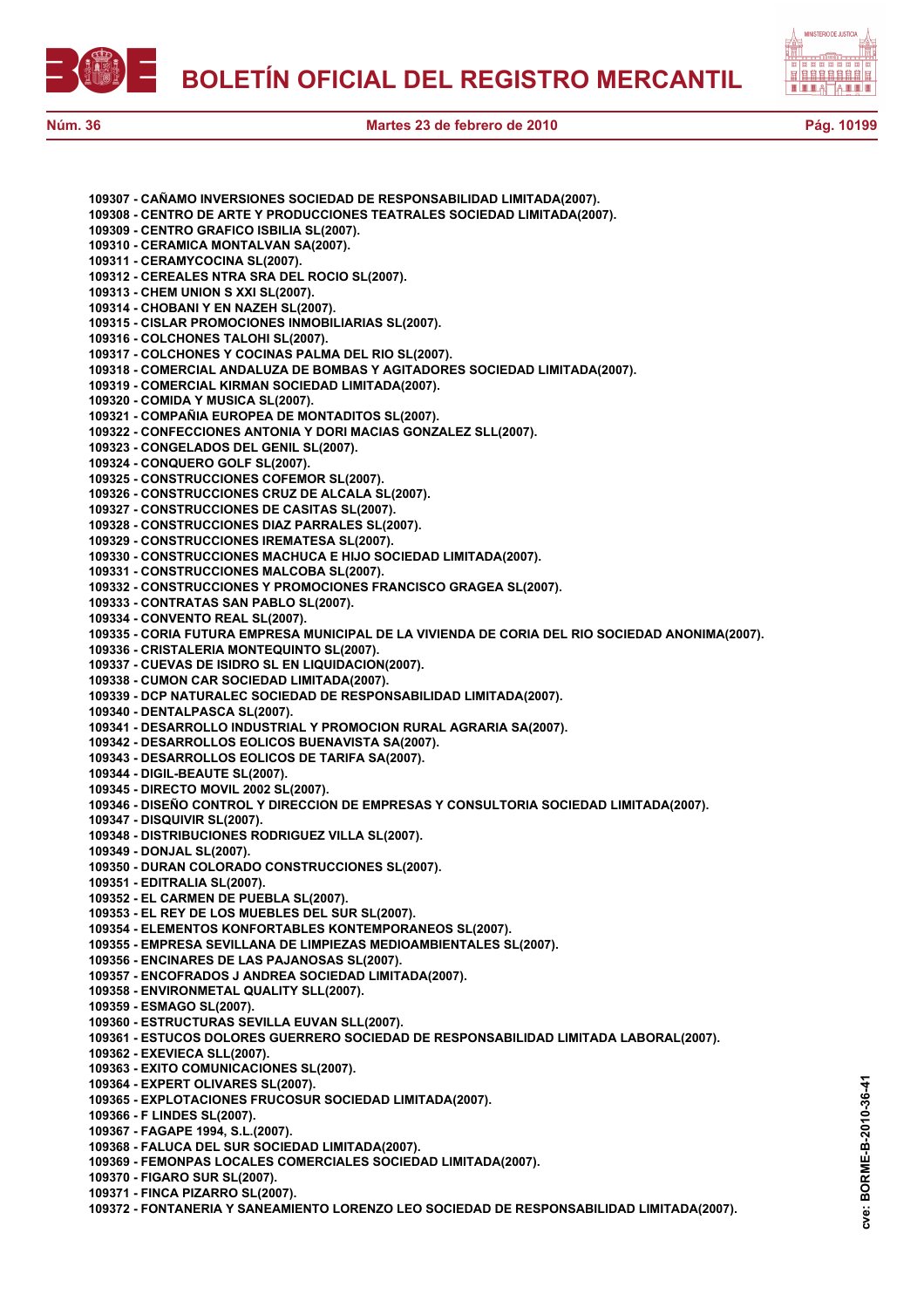**BOLETÍN OFICIAL DEL REGISTRO MERCANTIL**



**109373 - FORJALUX JOSE ANTONIO RUIZ HERNANDEZ SL(2007). 109374 - FRANCISCO CONTRERA ROMERO SL(2007). 109375 - FRANCISCO GUERRERO GUILLEN SOCIEDAD LIMITADA(2007). 109376 - FRIDE MORON SOCIEDAD LIMITADA(2007). 109377 - FRIGORIFICOS MORON SRL(2007). 109378 - FRIO ALBES SL(2007). 109379 - FRUTAS Y HORTALIZAS SANTANA SL(2007). 109380 - GABINETE DE URBANISMO INGENIERIA Y ARQUITECTURA DE PROYECTOS SL(2007). 109381 - GARCIA & CANELA, SOCIEDAD LIMITADA(2007). 109382 - GC GRUPO CAMF SOCIEDAD LIMITADA(2007). 109383 - GESTION DE FINCAS TREVI SL(2007). 109384 - GESTION Y PROMOCION INMOBILIARIA PROPIEDADES DEL SUR SL(2007). 109385 - GIRALCOM SL(2007). 109386 - GOLES Y TORNEO SL(2007). 109387 - GRECOMAR VIAJES SL(2007). 109388 - GREEN JEREZ SL(2007). 109389 - GRUPO BELTRAN Y CUETO SL(2007). 109390 - GRUPO DE EMPRESAS ALIB PROYECTOS SOL SL(2007). 109391 - GRUYGAN SL(2007). 109392 - GS ECONOMISTAS SL(2007). 109393 - GUACAFER SL(2007). 109394 - HACIENDA TORRUX SL(2007). 109395 - HERMANOS FERNANDEZ RIVERA SA(2007). 109396 - HERMANOS FERNANDEZ RODRIGUEZ E HIJO SL(2007). 109397 - HERMANOS OSUNA OSTOS SA(2007). 109398 - HIJAS DE SEGURA Y OSBORNE SL(2007). 109399 - HIJRAH PERDANA SL SUCURSAL EN ESPAÑA(2007). 109400 - HISPARFA 2000 SOCIEDAD LIMITADA(2007). 109401 - HNOS. PARQUE DE PEDRERA SL(2007). 109402 - HORNO JAUREGUI SL(2007). 109403 - HORTOFRUCTICOLA HESARO SOCIEDAD LIMITADA(2007). 109404 - HOSTELERIA GUADAIRA SL(2007). 109405 - HOSTELERIA TORREBLANCA GORDILLO E HIJOS SOCIEDAD LIMITADA(2007). 109406 - IMARAFRES TRANSPORTES SL(2007). 109407 - IMPRESIONES H FRAN SL(2007). 109408 - INDALO SOLARTEC ACHERNAR SOCIEDAD LIMITADA(2007). 109409 - INDALO SOLARTEC ALDEBARAN SOCIEDAD LIMITADA(2007). 109410 - INDALO SOLARTEC ALTAIR SOCIEDAD LIMITADA(2007). 109411 - INDALO SOLARTEC CANOPO SOCIEDAD LIMITADA(2007). 109412 - INDALO SOLARTEC CAPELA SOCIEDAD LIMITADA(2007). 109413 - INDALO SOLARTEC DENEB SOCIEDAD LIMITADA(2007). 109414 - INDALO SOLARTEC HADAR SOCIEDAD LIMITADA(2007). 109415 - INDALO SOLARTEC POLUX SOCIEDAD LIMITADA(2007). 109416 - INDALO SOLARTEC PROCION SOCIEDAD LIMITADA(2007). 109417 - INDALO SOLARTEC RIGEL SOCIEDAD LIMITADA(2007). 109418 - INDALO SOLARTEC SIRIO SOCIEDAD LIMITADA(2007). 109419 - INDALO SOLARTEC SOCIEDAD LIMITADA(2007). 109420 - INDALO SOLARTEC VEGA SOCIEDAD LIMITADA(2007). 109421 - INFOSUR ARAHAL SL(2007). 109422 - INMOSOL ANDALUSI SL(2007). 109423 - INSTALACIONES ELICHE G II, SOCIEDAD LIMITADA(2007). 109424 - INSTITUTO HISPALENSE DE CIRUGIA GENERAL Y LAPAROSCOPICA AVANZADA SL(2007). 109425 - INVERSIONES AGUILA IMPERIAL SL(2007). 109426 - INVERSIONES NUGUER SL(2007). 109427 - INVERSIONES VIJA SL(2007). 109428 - INYSUR PROYECTOS SL(2007). 109429 - JORAELI SL(2007). 109430 - JOSE FRANCISCO SANCHEZ SL(2007). 109431 - JOSE MANUEL ROYO SOCIEDAD LIMITADA(2007). 109432 - JOSE MUÑOZ E HIJOS SL(2007). 109433 - JUAN MENDEZ MACARRO SL(2007). 109434 - JUMER SL(2007). 109435 - LABORATORIOS PILAS SL(2007). 109436 - LAPANADERIA ARQUITECTURA & DISEÑO SOCIEDAD LIMITADA PROFESIONAL(2007). 109437 - LESEA CONSTRUCCIONES SLL(2007).**

**109438 - LOCARTIS ASESORES INTERNACIONALES SL(2007).**

BORME-B-2010-36-41 **cve: BORME-B-2010-36-41** cve: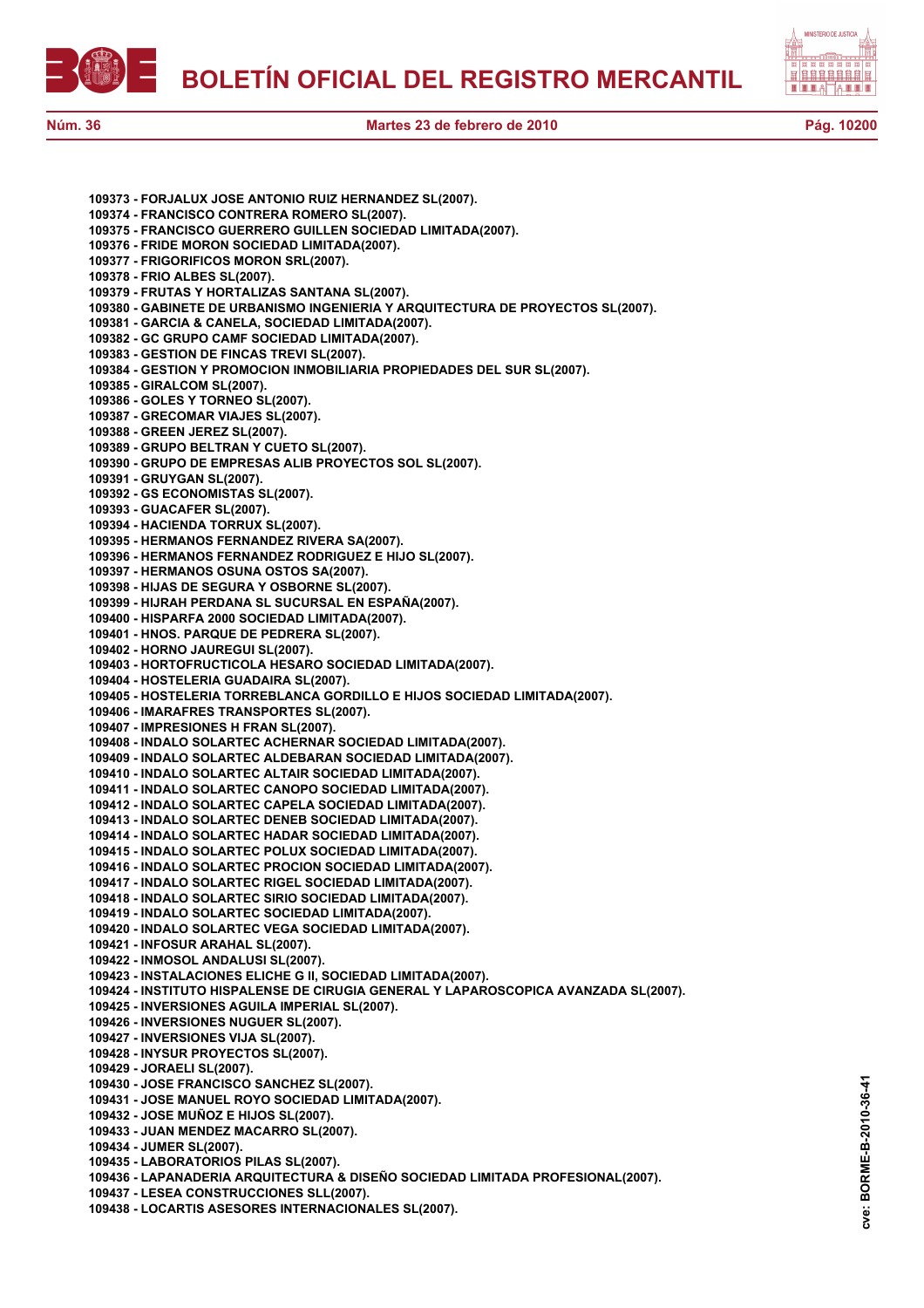



**109439 - LORA KORKI SL(2007). 109440 - LOS MIRLILLOS SOCIEDAD LIMITADA(2007). 109441 - LUMIPER ASESORES INMOBILIARIOS SL(2007). 109442 - LUROGA CONSTRUCCIONES EN ACEROS INOXIDABLES SL(2007). 109443 - LYONELL HAIRDESING SOCIEDAD LIMITADA(2007). 109444 - MAGABE SL(2007). 109445 - MALHINOX SL(2007). 109446 - MANCAR INVERSIONES SOCIEDAD LIMITADA(2007). 109447 - MANILA SPORT SL(2007). 109448 - MANJARON Y ARAGON S.L.(2007). 109449 - MARMOLES SAN LAZARO SOCIEDAD LIMITADA(2007). 109450 - MATELQUIVIR SL(2007). 109451 - MATES BOSCH SL(2007). 109452 - MATRIESMA CONS SL(2007). 109453 - MEDIA ART SOLUTION SL(2007). 109454 - MEDINILLA E HIJOS SL(2007). 109455 - MEPADI SL(2007). 109456 - MERCADOS CENTRALES DE ABASTECIMIENTO DE SEVILLA SA(2007). 109457 - MONTAJES RADI SL(2007). 109458 - MORO Y ALFARO SL(2007). 109459 - NARANFRES SL(2007). 109460 - NEDAL COMITEC SOCIEDAD DE RESPONSABILIDAD LIMITADA(2007). 109461 - NUEVAS TECNICAS DE COMPOSITES SL(2007). 109462 - OAZIZ SL(2007). 109463 - OBRADOR DE PANADERIA LILI SL(2007). 109464 - OCEAN DESTINY CHARTER SL(2007). 109465 - ORCAM RESTAURACION SOCIEDAD DE RESPONSABILIDAD LIMITADA(2007). 109466 - ORGERA CONSULTORES SL(2007). 109467 - PALMARAYA SOCIEDAD LIMITADA(2007). 109468 - PALOMAS MIGUEL HERNANDEZ HERNANDEZ SL(2007). 109469 - PANADERIA EL CAPITAN SLL(2007). 109470 - PANIFICADORA ANTONIO MIRANDA E HIJOS SL(2007). 109471 - PANLIRIA SL(2007). 109472 - PAPELERA SEVILLANA SL(2007). 109473 - PAPELERIAS HERMANOS CARO SL(2007). 109474 - PAREDES FERRETERIA INDUSTRIAL SOCIEDAD LIMITADA(2007). 109475 - PARQUE EMPRESARIAL SALADO SOCIEDAD LIMITADA(2007). 109476 - PAVIMENTOS Y CONTRATAS 2010 SL(2007). 109477 - PECRISUR, PERSIANAS, PERFILES Y LACADOS SL(2007). 109478 - PELUQUERIA VALENTINO SL(2007). 109479 - PENTAXATI SOCIEDAD LIMITADA(2007). 109480 - PERSIANAS Y CRISTALERIAS JACOBO SL(2007). 109481 - PERSOL SL(2007). 109482 - PESCADOS HERMANOS ARIAS SL(2007). 109483 - PESCADOS Y MARISCOS LEOCADIA SL(2007). 109484 - PEYCAR SUR SL(2007). 109485 - PINTURAS CURSAN SL(2007). 109486 - PJM INVERSIONES Y PROYECTOS INMOBILIARIOS DE MORON SOCIEDAD LIMITADA(2007). 109487 - PLAZA DE LA SERRANA SL(2007). 109488 - POLIGONO INDUSTRIAL EL TORIL SOCIEDAD ANONIMA(2007). 109489 - POLO ANTUNEZ TRANSPORTES SL(2007). 109490 - POSTESCOLUMNAS SL(2007). 109491 - PRECOCINADOS ALVAREZ BONILLA SL(2007). 109492 - PROMOCIONES CORAMONTE SL(2007). 109493 - PROMOCIONES DE VIVIENDAS DE DISEÑOS ARQUITECTONICOS SL(2007). 109494 - PROMOCIONES FULGONZA SOCIEDAD LIMITADA(2007). 109495 - PROMOCIONES GONZALEZ GARCIA VAQUERO SL(2007). 109496 - PROMOCIONES LAS CUATRO TORRES DE PILAS SL(2007). 109497 - PROMOCIONES PERVORE SOCIEDAD LIMITADA(2007). 109498 - PROMOCIONES RUSTICAS Y URBANAS SA(2007). 109499 - PROMOGREEN PROMOCIONES INMOBILIARIAS SOCIEDAD LIMITADA(2007). 109500 - PROMOLIVA SA(2007). 109501 - RECREATIVOS NAVIO SOCIEDAD LIMITADA(2007). 109502 - REFRIGERACION ARTURO SL(2007). 109503 - REGACOM RO SLL(2007). 109504 - REMOAN SL(2007).**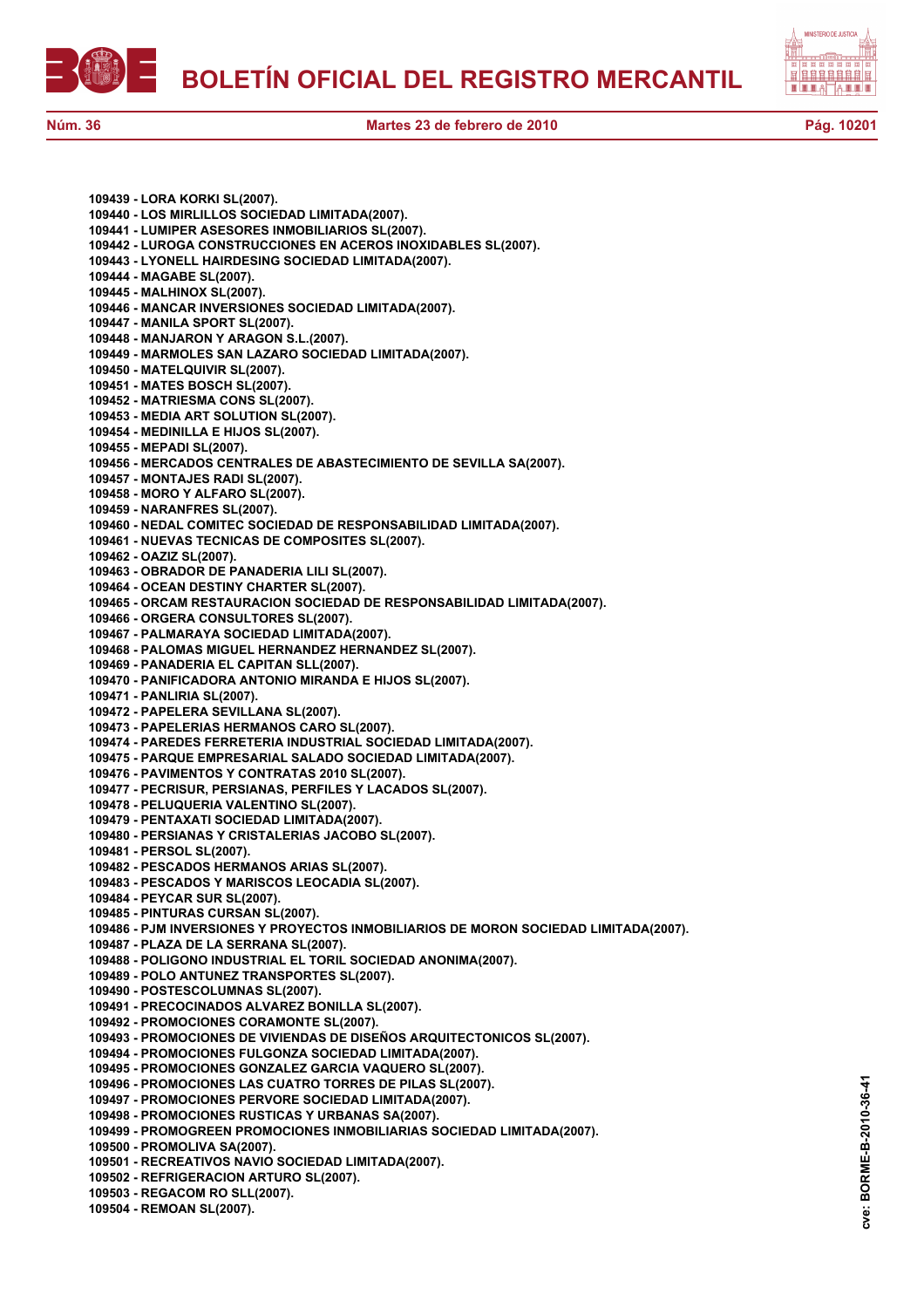



| 109505 - RENTA MARTERRA SOCIEDAD LIMITADA(2007).                                                 |
|--------------------------------------------------------------------------------------------------|
| 109506 - REPARACIONES SUMINISTROS Y SERVICIOS DEL SUR SL(2007).                                  |
| 109507 - REPUESTOS EL TORUÑO SL(2007).                                                           |
| 109508 - REST BAÑ OTERINO SOCIEDAD DE RESPONSABILIDAD LIMITADA(2007).                            |
| 109509 - ROMACASAUTO SOCIEDAD LIMITADA(2007).                                                    |
| 109510 - RUBEN DOMINGUEZ SL(2007).                                                               |
| 109511 - SABANITA E HIJOS SL(2007).                                                              |
| 109512 - SAENZ REINA SOCIEDAD DE RESPONSABILIDAD LIMITADA(2007).                                 |
| 109513 - SAFELRO SOCIEDAD LIMITADA(2007).                                                        |
| 109514 - SALMUERAS DE ANDALUCIA SL(2007).                                                        |
| 109515 - SAN VALENTIN SL(2007).                                                                  |
| 109516 - SANTA 14 SL(2007).                                                                      |
| 109517 - SATEMBOR SL(2007).                                                                      |
| 109518 - SCALA PLUS INMOBILIARIA SL(2007).                                                       |
| 109519 - SERCCAF SERVICIOS CONCERTADOS DE CAFETERIAS SL EN LIQUIDACION(2007).                    |
| 109520 - SERELIM 92 SL(2007).                                                                    |
| 109521 - SERVICIOS CONTABLES DE PILAS SL(2007).                                                  |
| 109522 - SERVICIOS CORMEGON DE PILAS SL(2007).                                                   |
| 109523 - SERVICIOS DE MANTENIMIENTO DESA SL(2007).                                               |
| 109524 - SERVICIOS INTEGRALES COMBINA DOS SL(2007).                                              |
| 109525 - SEVILLANA DE ASFALTO Y CONSTRUCCIONES SL(2007).                                         |
| 109526 - SEVINVESTMENT SL(2007).                                                                 |
| 109527 - SEVYCO CONTROL Y ASISTENCIA SL(2007).                                                   |
| 109528 - SIERRAMARGA SL(2007).                                                                   |
| 109529 - SILVERFERIAS SL(2007).                                                                  |
| 109530 - SIRUELA Y TOSCANO SOCIEDAD LIMITADA(2007).                                              |
| 109531 - SLR SUCCION Y LIMPIEZA DE RESIDUOS SL(2007).                                            |
| 109532 - SOLE RENOVABLES SL(2007).                                                               |
| 109533 - SUAREZ COLORADO SL(2007).                                                               |
| 109534 - SULIME DISEÑO DE SOLUCIONES SL(2007).                                                   |
| 109535 - TABITEC MAMPARAS Y CABINAS SL(2007).                                                    |
| 109536 - TALLERES MELGAR SL(2007).                                                               |
| 109537 - TALLERES SILVESTRE SL(2007).                                                            |
| 109538 - TALLERES ZITROS SL(2007).                                                               |
| 109539 - TAPIZADOS CATALAN Y ORTIZ SL(2007).                                                     |
| 109540 - TECNICA INSTALACIONES MODULARES SL(2007).                                               |
| 109541 - TECNIFRIO 2005 SOCIEDAD LIMITADA(2007).                                                 |
| 109542 - TECNOLOGIA Y APLICACIONES INDUSTRIALES DE SEVILLA SOCIEDAD LIMITADA(2007).              |
| 109543 - TENNIS SEVILLA SL(2007).                                                                |
| 109544 - THALEO SISTEMAS SOCIEDAD LIMITADA(2007).                                                |
| 109545 - TOLEGON HOSTELERIA SL(2007).                                                            |
| 109546 - TQMA SL(2007).                                                                          |
| 109547 - TRABAJOS AEREOS DE CORDOBA SL(2007).                                                    |
| 109548 - TRANS-ABAD SL(2007).                                                                    |
| 109549 - TRANSPORTES LEMUS SL(2007).                                                             |
| 109550 - TRANSPORTES PALMA RUIZ SOCIEDAD DE RESPONSABILIDAD LIMITADA(2007).                      |
| 109551 - TRANSPORTES Y CUBAS 2004 SL(2007).                                                      |
| 109552 - UNION TECNOLOGICA NOXIUM SL(2007).                                                      |
| 109553 - UTREWAL SOCIEDAD ANONIMA(2007).                                                         |
| 109554 - VALVERDE ACTIVOS SL(2007).                                                              |
| 109555 - VAPORES DEL GUADALQUIVIR SL(2007).                                                      |
|                                                                                                  |
| 109556 - VAZQUEZ GONZALEZ EXCAVACIONES SL(2007).<br>109557 - VENTURA OLIVES SA(2007).            |
| 109558 - VEROG VADE SL(2007).                                                                    |
|                                                                                                  |
| 109559 - VINOS DE CRIANZAS Y RESERVAS SL(2007).                                                  |
| 109560 - VIVIENDA TUTELADA DE GALGANI SOCIEDAD DE RESPONSABILIDAD LIMITADA(2007).                |
| 109561 - XERICIENSE DE CONSTRUCCIONES Y EDIFICACIONES SOCIEDAD LIMITADA(2007).                   |
| 109562 - ZADY TRAVEL SL(2007).<br>109563 - ZAPA TRES SOCIEDAD DE RESPONSABILIDAD LIMITADA(2007). |
|                                                                                                  |
|                                                                                                  |

*Depósito de cuentas anuales (Enero de 2010)*

**109564 - FRUTICOLA CAÑADA SL(2008).**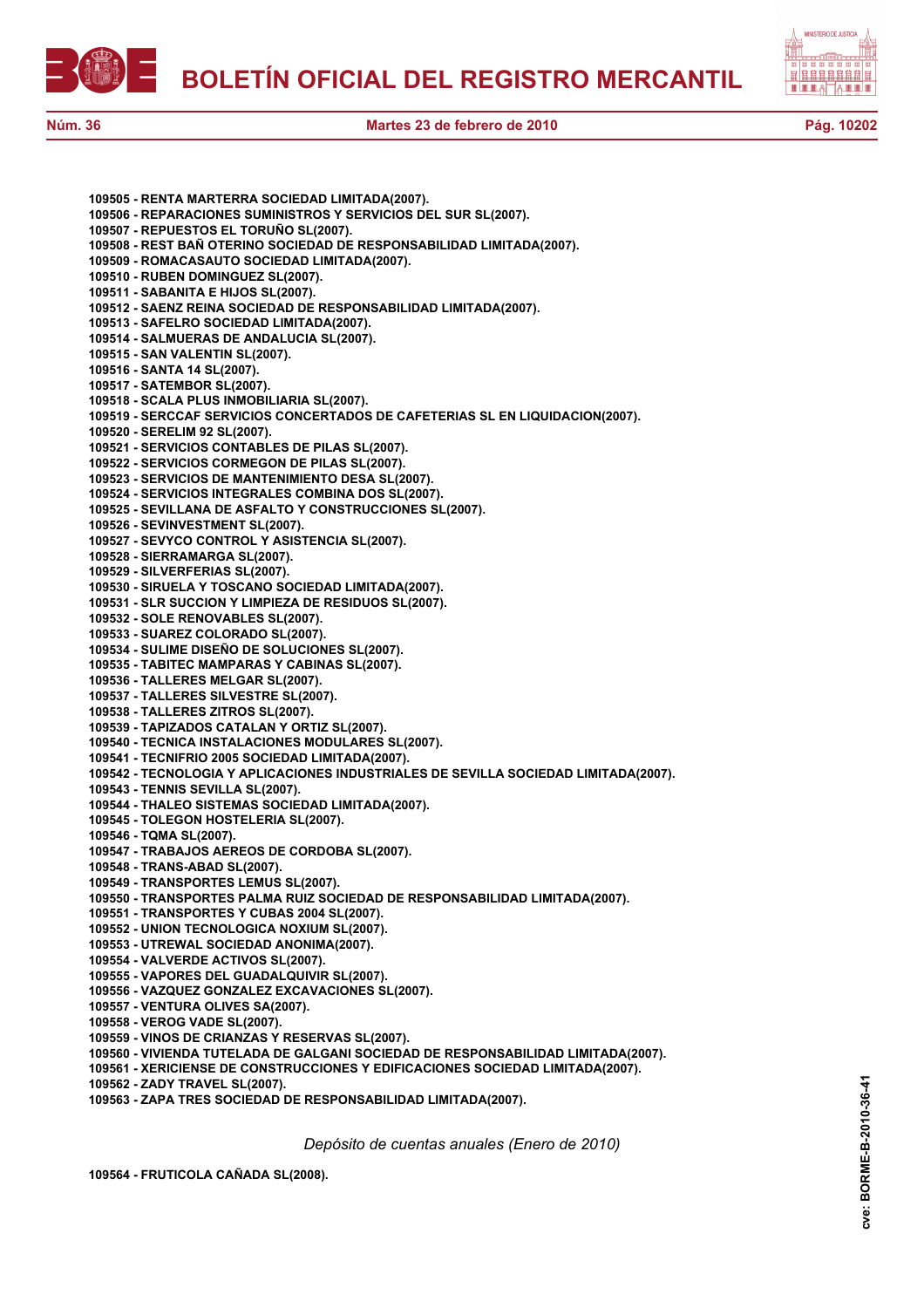



*Depósito de cuentas anuales (Febrero de 2010)*

**109565 - A OLMEDO E HIJOS SL(2008). 109566 - ABAMEDIA PRODUCCIONES SL(2008). 109567 - ABOGADOS Y ECONOMISTAS AEDEPRO SOCIEDAD DE RESPONSABILIDAD LIMITADA LABORAL(2008). 109568 - ABREGO DEL SUROESTE SL(2008). 109569 - ACADEMIA ERA SL(2008). 109570 - ACROPOLIS ANDALUCIA SL(2008). 109571 - AERONAUTICA CALDERERIA SA(2008). 109572 - AGENCIA DE SEGUROS PATRICIA HERRERA SOCIEDAD LIMITADA(2008). 109573 - AGRICOLA RITA SOCIEDAD LIMITADA(2008). 109574 - AGRICOLA Y GANADERA LA CAPITANA SA(2008). 109575 - ALACOQUE SL(2008). 109576 - ALAMBOR SL(2008). 109577 - ALBAÑILERIA Y CONSTRUCCIONES ALBAIDA SL(2008). 109578 - ALCRAMI SOCIEDAD DE RESPONSABILIDAD LIMITADA(2008). 109579 - ALGABA Y GESTION ALGAGES SL(2008). 109580 - ALGUABOU SOCIEDAD LIMITADA(2008). 109581 - ALMACENES BENITO GARCIA SA(2008). 109582 - ALMACENES TERNERO SL(2008). 109583 - ALUMINIOS MORALEON I, SOCIEDAD LIMITADA(2008). 109584 - AMARO SANCHEZ DE MOYA, SL(2008). 109585 - AMPERSAND INICIATIVES SOCIEDAD LIMITADA(2008). 109586 - ANDALUCIA MARKETING DIRECTO SL(2008). 109587 - ANDALUCIA TRAVEL INTERNACIONAL SA(2008). 109588 - ANDALUZA DE HIERROS Y FERRALLA HNOS SL(2008). 109589 - ANDISUR SA(2008). 109590 - ANDRES PANTOJA E HIJOS SL(2008). 109591 - ANIBAL SALAZAR SL(2008). 109592 - APARCAMIENTOS Y EQUIPAMIENTOS SOCIEDAD LIMITADA(2008). 109593 - ARCADIA AMARGA SL(2008). 109594 - ARIAS BORREGO SL(2008). 109595 - ARQTEC ESTUDIO DE APAREJADORES S. L. P.(2008). 109596 - ASCUMBYR SL(2008). 109597 - ASESORAMIENTO LOCAL SL(2008). 109598 - ASESORAMIENTO TECNICO DEL AUTOMOVIL SOCIEDAD LIMITADA EN LIQUIDACION(2008). 109599 - ASESORES INTEGRALES DE COMUNICACION SOCIAL SL(2008). 109600 - ASOCHVIZ SOCIEDAD LIMITADA(2008). 109601 - ASTICERAMICA SL(2008). 109602 - AUTO ELECTRICA FERGA ALCALA SL(2008). 109603 - AUTOMOVILES CONFALON ECIJA SL(2008). 109604 - AUTORECAMBIOS ALEJO SL(2008). 109605 - AUTOREPARACIONES MARTINEZ CENTER Y MOTOR SL(2008). 109606 - AVENTURA SEVILLA SL(2008). 109607 - AZULEJOS HISPALIS SOCIEDAD LIMITADA(2008). 109608 - BAR BISTEC SL(2008). 109609 - BEN PER SL(2008). 109610 - BETICOS DEL UNIVERSO SOCIEDAD LIMITADA(2008). 109611 - BODEGAS JOAQUIN VILLAGRAN SL(2008). 109612 - BOPITER SL(2008). 109613 - BORRALLO INSTALACIONES SOCIEDAD LIMITADA(2008). 109614 - BRUESA CONSTRUCCION RAIL SA(2008). 109615 - BUENPASO CELYS SOCIEDAD LIMITADA(2008). 109616 - BULI HOSTELERIA LA BASCULA SL(2008). 109617 - CADENA METROPOLITANA SL(2008). 109618 - CALAÑAS FOTOVOLTAICA CUARENTA Y NUEVE SOCIEDAD LIMITADA(2008). 109619 - CALAÑAS FOTOVOLTAICA TRECE SOCIEDAD LIMITADA(2008). 109620 - CALRAFRA SL(2008). 109621 - CAMBIO GESTOR INMOBILIARIO SOCIEDAD LIMITADA(2008). 109622 - CAMPOUGIA SL(2008). 109623 - CARPINTERIA BORMUJOS SL(2008). 109624 - CARPINTERIAS METALICAS CLARO SLL(2008). 109625 - CENTRO DE ARTE Y PRODUCCIONES TEATRALES SOCIEDAD LIMITADA(2008). 109626 - CENTRO DE EMPRESAS SEVILLA 1 SA(2008). 109627 - CENTRO MEDICO DE CHEQUEO HISPALIA SL(2008). 109628 - CESEMGILENA SL(2008).**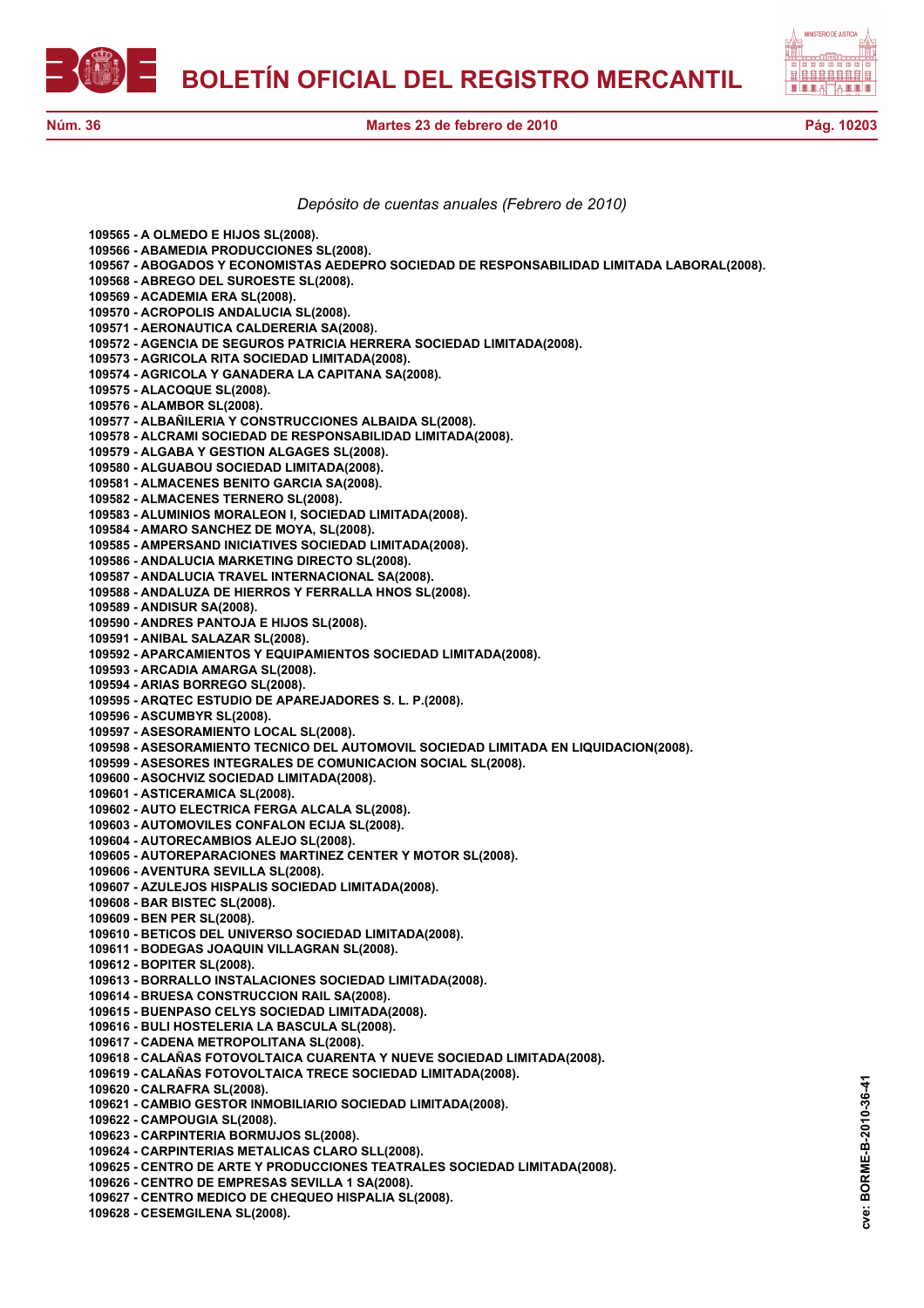



**109629 - CLEANMART SL(2008). 109630 - COLCHONES TALOHI SL(2008). 109631 - COMERCIAL ALVAREZ Y FERNANDEZ SL(2008). 109632 - COMERCIAL ANDALUZA DE BOMBAS Y AGITADORES SOCIEDAD LIMITADA(2008). 109633 - COMERCIAL KIRMAN SOCIEDAD LIMITADA(2008). 109634 - COMERCIO TRANSPORTES FRIGORIFICOS ESPANHA SL(2008). 109635 - COMIDA Y MUSICA SL(2008). 109636 - COMPAÑIA EUROPEA DE MONTADITOS SL(2008). 109637 - CONFECCIONES ANTONIA Y DORI MACIAS GONZALEZ SLL(2008). 109638 - CONGELADOS DEL GENIL SL(2008). 109639 - CONSORCIO CIELO AZUL SL(2008). 109640 - CONSTRUCCIONES AZAGRA SA(2008). 109641 - CONSTRUCCIONES CADOSUNA SOCIEDAD DE RESPONSABILIDAD LIMITADA LABORAL(2008). 109642 - CONSTRUCCIONES DE CASITAS SL(2008). 109643 - CONSTRUCCIONES DIAZ PARRALES SL(2008). 109644 - CONSTRUCCIONES GARCIA MAIRELES SL(2008). 109645 - CONSTRUCCIONES IREMATESA SL(2008). 109646 - CONSTRUCCIONES MACHUCA E HIJO SOCIEDAD LIMITADA(2008). 109647 - CONSTRUCCIONES NIEVES-CRUZ SL(2008). 109648 - CONTROL DE AUTOMOCION SL(2008). 109649 - CONVERTIDOR SOLAR NOVENTA SL(2008). 109650 - CONVERTIDOR SOLAR NOVENTA SL(2008). 109651 - CONVERTIDOR SOLAR SESENTA Y NUEVE SL(2008). 109652 - CONVERTIDOR SOLAR SESENTA Y NUEVE SL(2008). 109653 - COPERO SOLAR HUERTA DIEZ SA(2008). 109654 - COPERO SOLAR HUERTA NUEVE SA(2008). 109655 - COPERO SOLAR HUERTA OCHO SA(2008). 109656 - COPERO SOLAR HUERTA SEIS SA(2008). 109657 - COPERO SOLAR HUERTA SIETE SA(2008). 109658 - CORIANA FERSAN SL(2008). 109659 - CRISTALERIA MONTEQUINTO SL(2008). 109660 - CUMON CAR SOCIEDAD LIMITADA(2008). 109661 - DAYMOSUR DEL ESTRECHO SL(2008). 109662 - DENTALPASCA SL(2008). 109663 - DEPROM SOCIEDAD LIMITADA(2008). 109664 - DESARROLLO INDUSTRIAL Y PROMOCION RURAL AGRARIA SA(2008). 109665 - DESARROLLO INMOBILIARIO SIGLO XXI SA(2008). 109666 - DESARROLLOS EOLICOS BUENAVISTA SA(2008). 109667 - DESARROLLOS EOLICOS DE TARIFA SA(2008). 109668 - DGA SL(2008). 109669 - DIRECTO MOVIL 2002 SL(2008). 109670 - DISEÑO CONTROL Y DIRECCION DE EMPRESAS Y CONSULTORIA SOCIEDAD LIMITADA(2008). 109671 - DISTRIBUCIONES COLOR LAND IBERICA SOCIEDAD LIMITADA(2008). 109672 - DISTRIBUCIONES RODRIGUEZ VILLA SL(2008). 109673 - DIVISION SOLAR SOCIEDAD ANONIMA(2008). 109674 - DOLMEN INVERSION SL EN LIQUIDACION(2008). 109675 - DONJAL SL(2008). 109676 - DURAN COLORADO CONSTRUCCIONES SL(2008). 109677 - EDIFICIO PALACIANO SL(2008). 109678 - EDITRALIA SL(2008). 109679 - EL HOGAR DE PATRICIA SL(2008). 109680 - EL PORTAL DE BELEN SOCIEDAD DE RESPONSABILIDAD LIMITADA(2008). 109681 - EL REY DE LOS MUEBLES DEL SUR SL(2008). 109682 - ELECTRICA SANTA CLARA SL(2008). 109683 - EMPRESA SEVILLANA DE LIMPIEZAS MEDIOAMBIENTALES SL(2008). 109684 - ENCIMERAS DE MARMOL Y GRANITO SAVEUC SL(2008). 109685 - ENCINARES DE LAS PAJANOSAS SL(2008). 109686 - ENCOFRADOS J ANDREA SOCIEDAD LIMITADA(2008). 109687 - ENERGES ALFA BLANCO SOCIEDAD LIMITADA(2008). 109688 - ERITIS COMUNICACION SOCIEDAD LIMITADA(2008). 109689 - ESABE VIGILANCIA, SOCIEDAD ANONIMA(2008). 109690 - ESCUELA SUPERIOR DE HOSTELERIA DE SEVILLA SA(2008). 109691 - ESMAGO SL(2008). 109692 - ESTALOIL SL(2008). 109693 - ESTRINSA SEVILLA SL(2008). 109694 - ESTRUCTURAS SEVILLA EUVAN SLL(2008).**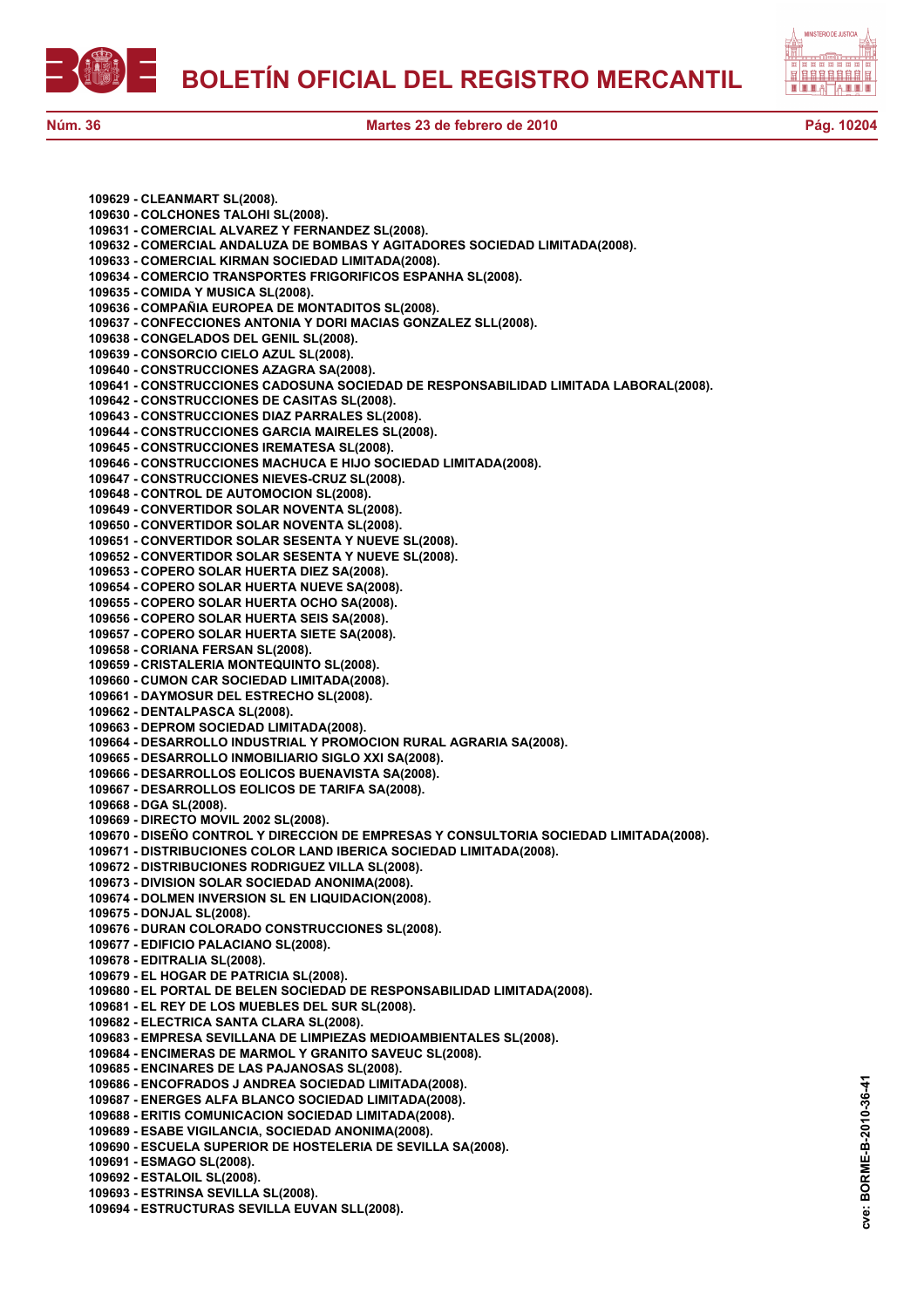



| 109695 - ESTUCOS DOLORES GUERRERO SOCIEDAD DE RESPONSABILIDAD LIMITADA LABORAL(2008). |
|---------------------------------------------------------------------------------------|
| 109696 - ETREUMALATSAH SLP(2008).                                                     |
|                                                                                       |
| 109697 - EXPLOTACIONES AGRICOLAS OJEN SL(2008).                                       |
| 109698 - EXPLOTACIONES AGRICOLAS POZO 7 SOCIEDAD LIMITADA(2008).                      |
| 109699 - EXPLOTACIONES FRUCOSUR SOCIEDAD LIMITADA(2008).                              |
|                                                                                       |
| 109700 - EXPLOTACIONES PORCINAS ESCARDIEL SL(2008).                                   |
| 109701 - EXPLOTACIONES Y SERVICIOS AGRICOLAS EL VINCULO SL(2008).                     |
| 109702 - EXTRAGOL SL(2008).                                                           |
| 109703 - EXTRUPERFIL SA(2008).                                                        |
|                                                                                       |
| 109704 - F C E GESTION INMOBILIA SL(2008).                                            |
| 109705 - FAGAPE 1994, S.L.(2008).                                                     |
| 109706 - FALUCA DEL SUR SOCIEDAD LIMITADA(2008).                                      |
| 109707 - FAUMAC EMPRENDER SOCIEDAD LIMITADA(2008).                                    |
| 109708 - FCS INICIATIVAS Y DESARROLLO SL(2008).                                       |
|                                                                                       |
| 109709 - FGP CONSULTORES EN OBRAS PUBLICAS SL(2008).                                  |
| 109710 - FIGARO SUR SL(2008).                                                         |
| 109711 - FINANCIACION Y GESTION EMPRESARIAL SL(2008).                                 |
| 109712 - FINCA FLAMENCO Y RISCO SL(2008).                                             |
|                                                                                       |
| 109713 - FINCA PIZARRO SL(2008).                                                      |
| 109714 - FORTIC DESARROLLO TECNOLOGICO SLNE(2008).                                    |
| 109715 - FORTISA GRUPO INMOBILIARIO SL(2008).                                         |
| 109716 - FRANCISCO CONTRERA ROMERO SL(2008).                                          |
|                                                                                       |
| 109717 - FRIDE MORON SOCIEDAD LIMITADA(2008).                                         |
| 109718 - FRIGORIFICOS MORON SRL(2008).                                                |
| 109719 - FRIO ALBES SL(2008).                                                         |
| 109720 - GAETEC DESARROLLOS INDUSTRIALES SL(2008).                                    |
| 109721 - GALDOSA Y HOGARES SA(2008).                                                  |
|                                                                                       |
| 109722 - GALISUR SL(2008) SUBSANACION.                                                |
| 109723 - GARCIA & CANELA, SOCIEDAD LIMITADA(2008).                                    |
| 109724 - GC GRUPO CAMF SOCIEDAD LIMITADA(2008).                                       |
| 109725 - GESTION DE FINCAS TREVI SL(2008).                                            |
| 109726 - GESTION Y PROMOCION INMOBILIARIA PROPIEDADES DEL SUR SL(2008).               |
|                                                                                       |
| 109727 - GESVISUR RIBERA DEL GENIL SOCIEDAD LIMITADA(2008).                           |
| 109728 - GIRALCOM SL(2008).                                                           |
| 109729 - GIRALDA CAMPAMENTO SL(2008).                                                 |
| 109730 - GOMEZ LIÑAN HERMANOS SL(2008).                                               |
| 109731 - GOMEZ MAQUEDA SA(2008).                                                      |
|                                                                                       |
|                                                                                       |
| 109732 - GOMEZ MARTIN GARCIA PROYECTOS SL(2008).                                      |
| 109733 - GOMEZ TEBA ARQUITECTOS SOCIEDAD LIMITADA(2008).                              |
| 109734 - GOURMET RIOJA ALTA SL(2008).                                                 |
| 109735 - GRANJA EL NIÑO CACHETE SL(2008).                                             |
|                                                                                       |
| 109736 - GRECOMAR VIAJES SL(2008).                                                    |
| 109737 - GROSS MIRO Y ASOCIADOS SL(2008).                                             |
| 109738 - GRUPO DE EMPRESAS ALIB PROYECTOS SOL SL(2008).                               |
| 109739 - GRUYGAN SL(2008).                                                            |
| 109740 - GS ECONOMISTAS SL(2008).                                                     |
|                                                                                       |
| 109741 - GUACAFER SL(2008).                                                           |
| 109742 - GUADALHORCE SERVICE 2004 SL(2008).                                           |
| 109743 - HACIENDA TORRUX SL(2008).                                                    |
| 109744 - HACKERS PLAY SL(2008).                                                       |
|                                                                                       |
| 109745 - HERMANOS FERNANDEZ RIVERA SA(2008).                                          |
| 109746 - HERMANOS LARA SA(2008).                                                      |
| 109747 - HERMANOS OSUNA OSTOS SA(2008).                                               |
| 109748 - HIDRAULICA Y GRUAS DEL SUR SL(2008).                                         |
| 109749 - HNOS VARGAS RUIZ SL(2008).                                                   |
|                                                                                       |
| 109750 - HNOS. PARQUE DE PEDRERA SL(2008).                                            |
| 109751 - HORNO JAUREGUI SL(2008).                                                     |
| 109752 - HORTOFRUCTICOLA HESARO SOCIEDAD LIMITADA(2008).                              |
| 109753 - HOSPEDERIA LA CARTUJA SOCIEDAD DE RESPONSABILIDAD LIMITADA(2008).            |
| 109754 - HOSTELERIA TORREBLANCA GORDILLO E HIJOS SOCIEDAD LIMITADA(2008).             |
| 109755 - IMPULSO DE INGENIERIA CREATIVA SOCIEDAD LIMITADA(2008).                      |
|                                                                                       |
| 109756 - INCOBE 2000 SL(2008).                                                        |
| 109757 - INFOSUR ARAHAL SL(2008).                                                     |
| 109758 - INGENIERIA DE CALIDAD GENERAL SL(2008).<br>109759 - INLACODE SL(2008).       |

**109760 - INMOBILIARIA LA OLIVA S21 SL(2008).**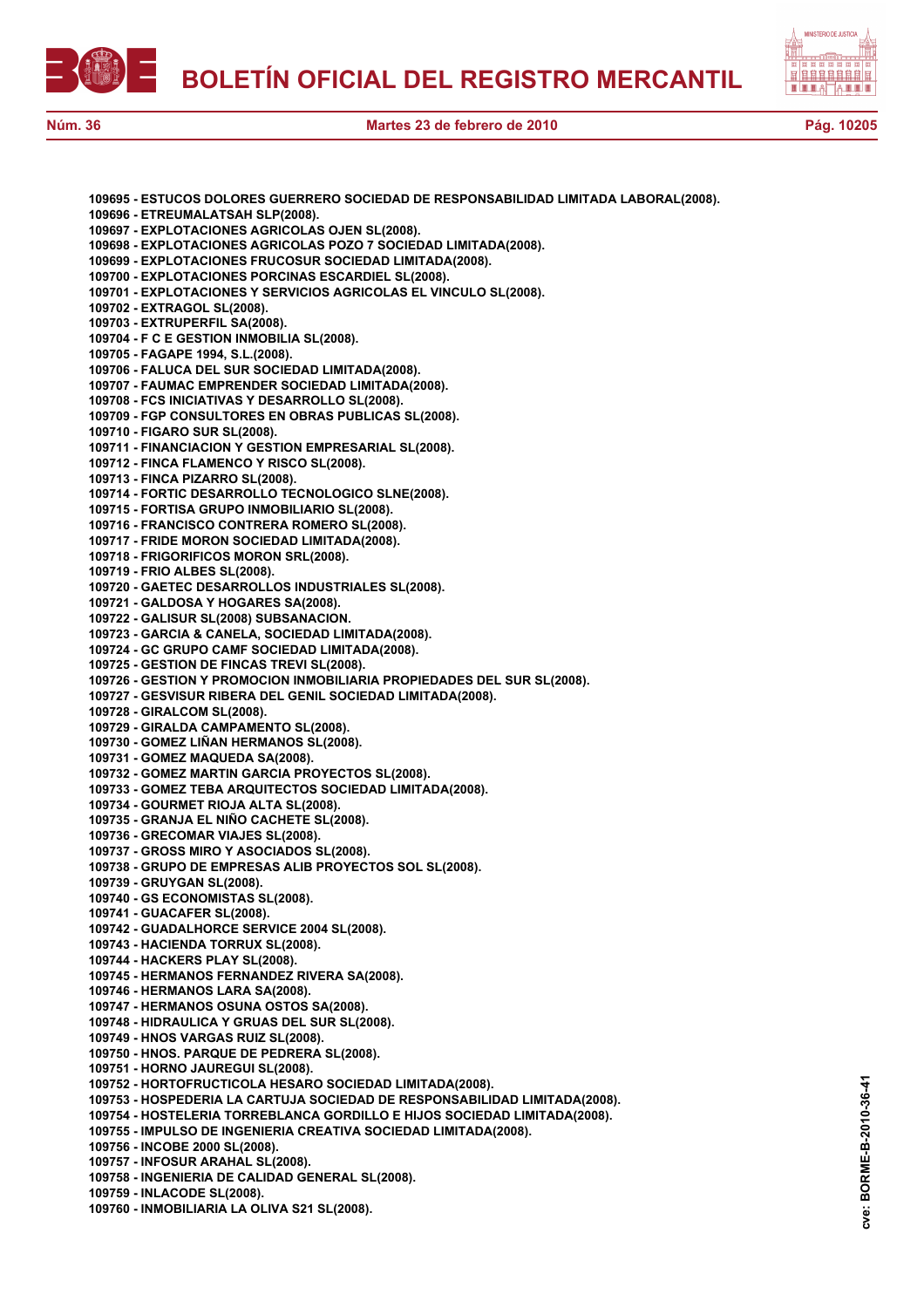

自自自自自自自自 <u>ah ti</u> e

**109761 - INMOSOL ANDALUSI SL(2008). 109762 - INSTALACIONES ELICHE G II, SOCIEDAD LIMITADA(2008). 109763 - INSTALACIONES Y SERVICIOS ENERGETICOS DE ANDALUCIA SA(2008). 109764 - INSTITUTO HISPALENSE DE CIRUGIA GENERAL Y LAPAROSCOPICA AVANZADA SL(2008). 109765 - INTEGRACIONES CARUSAN SOCIEDAD LIMITADA(2008). 109766 - INVERSIONES AGUILA IMPERIAL SL(2008). 109767 - INVERSIONES TERRER SOCIEDAD LIMITADA(2008). 109768 - INVERSIONES VIJA SL(2008). 109769 - INVERSIONES Y PROYECTOS SEVILLA PLAZA SA(2008). 109770 - INYSUR PROYECTOS SL(2008). 109771 - ISABEL PERNIA SOCIEDAD LIMITADA(2008). 109772 - J M B PROMOCIONES M BEGINES SLL(2008). 109773 - JOSE FRANCISCO SANCHEZ SL(2008). 109774 - JOSE MANUEL ROYO SOCIEDAD LIMITADA(2008). 109775 - LA EXPOSICION SEVILLANA SOCIEDAD ANONIMA(2008). 109776 - LA MONTERA AULA DE GESTALT PARA LA PSICOTERAPIA Y LAS ARTES ESCENICAS SL(2008). 109777 - LA PLATA 22 SOCIEDAD LIMITADA(2008). 109778 - LABORATORIOS PILAS SL(2008). 109779 - LAPANADERIA ARQUITECTURA & DISEÑO SOCIEDAD LIMITADA PROFESIONAL(2008). 109780 - LAS SALINAS DE ROQUETAS SL(2008). 109781 - LESEA CONSTRUCCIONES SLL(2008). 109782 - LOCALIZACIONES DE AGUA SL(2008). 109783 - LOCARTIS ASESORES INTERNACIONALES SL(2008). 109784 - LOS FINITOS SL(2008). 109785 - LOS MIRLILLOS SOCIEDAD LIMITADA(2008). 109786 - LUMINOSOS TRILUX SL(2008). 109787 - LUMIPER ASESORES INMOBILIARIOS SL(2008). 109788 - LUROGA CONSTRUCCIONES EN ACEROS INOXIDABLES SL(2008). 109789 - LYONELL HAIRDESING SOCIEDAD LIMITADA(2008). 109790 - MADRID ESCALANTE SL(2008). 109791 - MAIL GIRALDA SL(2008). 109792 - MANCAR INVERSIONES SOCIEDAD LIMITADA(2008). 109793 - MANILA SPORT SL(2008). 109794 - MANJARON Y ARAGON S.L.(2008). 109795 - MANUACEL SL(2008). 109796 - MARPER GRUPO DE EMPRESAS TERCER MILENIO SL(2008). 109797 - MARTIA DESARROLLO INMOBILIARIO SOCIEDAD LIMITADA(2008). 109798 - MARTIN MARTIN MECANIZADOS DEL SUR SL(2008). 109799 - MASTER PUNT SL(2008). 109800 - MATRIESMA CONS SL(2008). 109801 - MBR COPIADORA SOCIEDAD LIMITADA(2008). 109802 - MECANIZACION AGRICOLA DEL NORTE Y SUR SL(2008). 109803 - MEDINILLA E HIJOS SL(2008). 109804 - MELCORIGEN SOCIEDAD ANONIMA(2008). 109805 - MERCADOS CENTRALES DE ABASTECIMIENTO DE SEVILLA SA(2008). 109806 - MILLENNIA WORLD & TRADE SELECTIONS SL(2008). 109807 - MONTAJES RADI SL(2008). 109808 - MORENO & MANZANO SL(2008). 109809 - MORINSUR AGENCIA INMOBILIARIA SL(2008). 109810 - MORO Y ALFARO SL(2008). 109811 - MOVIMIENTOS DE TIERRA MARISMILLA SL(2008). 109812 - N Y B MAQUINARIAS SL(2008). 109813 - NARANFRES SL(2008). 109814 - NOLAND EUROPE SL(2008). 109815 - NOLAND SERVICIO TECNICO SL(2008). 109816 - OAZIZ SL(2008). 109817 - OLEO VERDE SOCIEDAD LIMITADA(2008). 109818 - OLEXTRA SA(2008). 109819 - ORCAM RESTAURACION SOCIEDAD DE RESPONSABILIDAD LIMITADA(2008). 109820 - ORGERA CONSULTORES SL(2008). 109821 - OSORNO AGUILAR SL(2008). 109822 - PALMARAYA SOCIEDAD LIMITADA(2008). 109823 - PANADERIA EL CAPITAN SLL(2008). 109824 - PANLIRIA SL(2008). 109825 - PAPELERIAS HERMANOS CARO SL(2008). 109826 - PAREDES FERRETERIA INDUSTRIAL SOCIEDAD LIMITADA(2008).**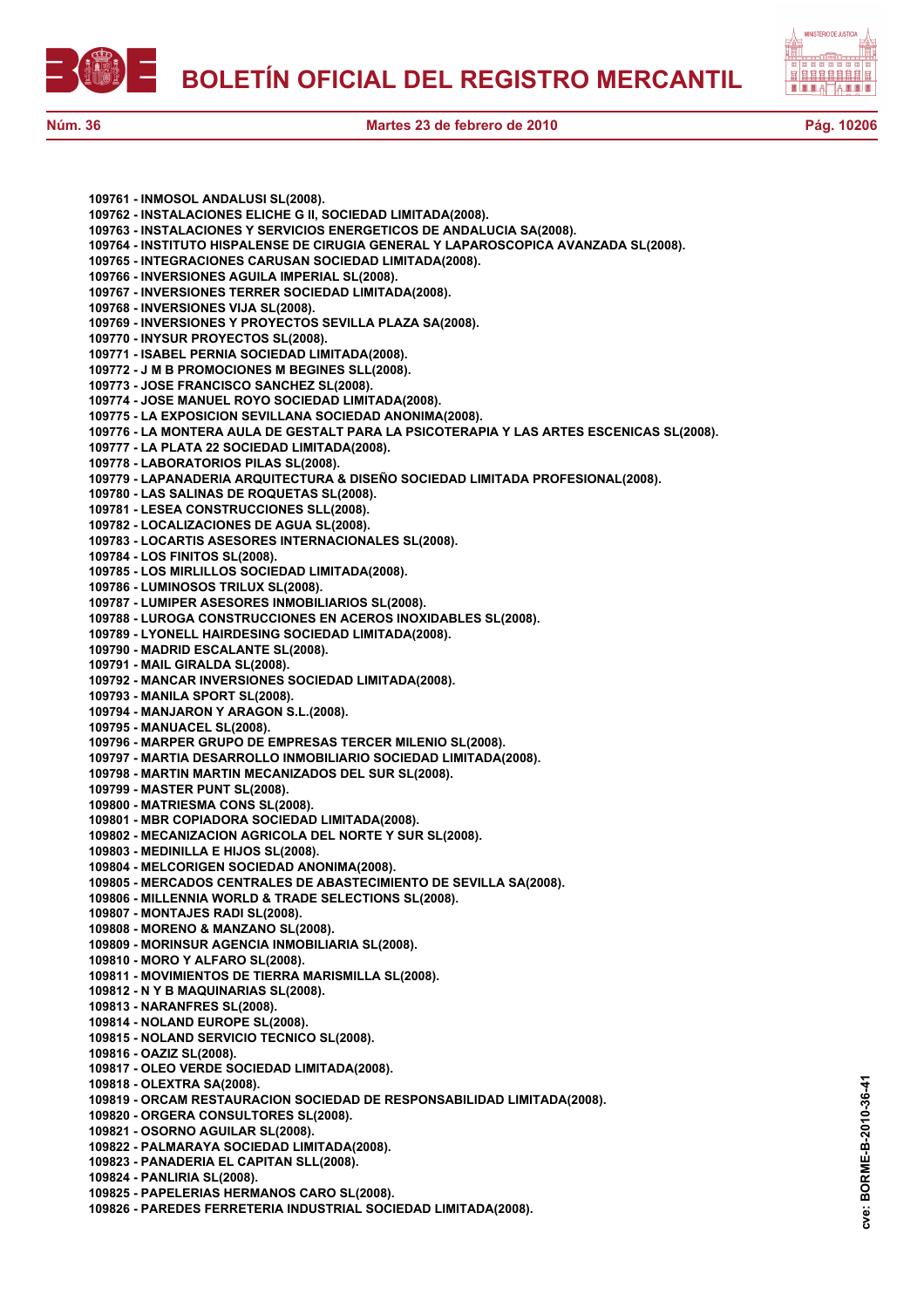**BOLETÍN OFICIAL DEL REGISTRO MERCANTIL**



**Núm. 36 Martes 23 de febrero de 2010 Pág. 10207**

**109827 - PARQUE EMPRESARIAL SALADO SOCIEDAD LIMITADA(2008).**

**109830 - PECRISUR, PERSIANAS, PERFILES Y LACADOS SL(2008).**

**109828 - PATRICIO CONSULTORA DE INGENIERIA SL(2008). 109829 - PAVIMENTOS Y CONTRATAS 2010 SL(2008).**

**109831 - PELUQUERIA VALENTINO SL(2008). 109832 - PENTAXATI SOCIEDAD LIMITADA(2008).**





BORME-B-2010-36-41 **cve: BORME-B-2010-36-41** cve: